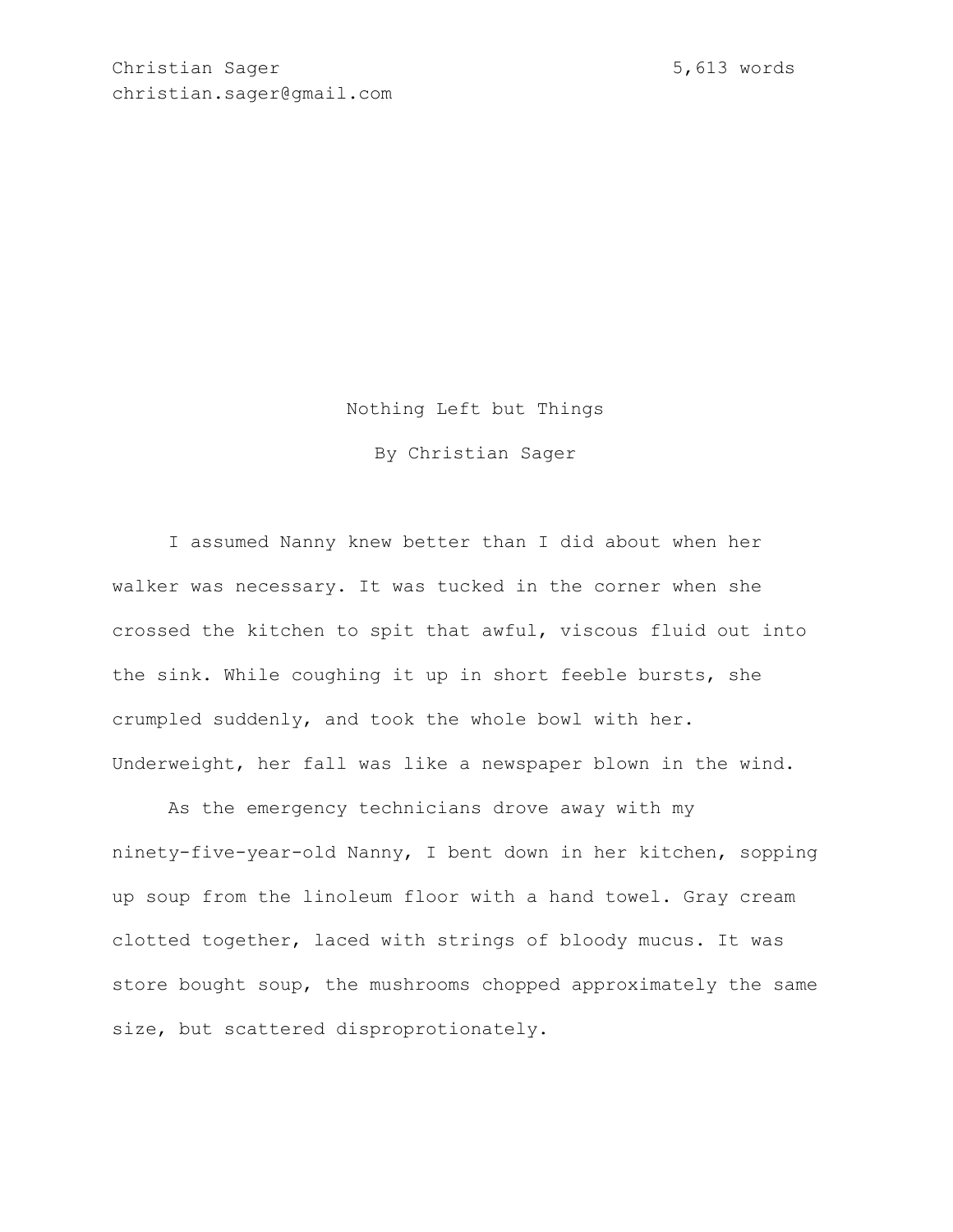I remember visiting Nanny one Christmas as a kid, spending most of the time sick in a bed in her guest room. She brought me a steaming bowl of homemade mushroom soup every afternoon, served on a silver tray she usually reserved for the holidays. Now here I was, over twenty years later, feeding her this cheap stuff out of a can.

Everything's got a pattern at Nanny's house, from the damask wallpaper to her vintage, dimpled kitchen floor. Oriental rugs accompany every room, even those already lined with wall-to-wall carpets. I assume this was a symbol of luxury in the late fifties, when her house was built and furnished. Instead of plain, flat or textured surfaces, Nanny chose repetitive, illustrated designs with blooming petals, sharp leaves and ornamental symbols resembling daggers. Even the hand towel I cleaned the soup with was decorative, with sewn toadstools bordering each folded edge.

Looking up from the mess on the floor, I noticed Ricky breathing with difficulty through his nose. Whenever my son gets congested he snuffles like a broken vacuum. But he's only five and requires a strict adherence to routine. So the incident with Nanny at the sink, the frantic 911 phone call, the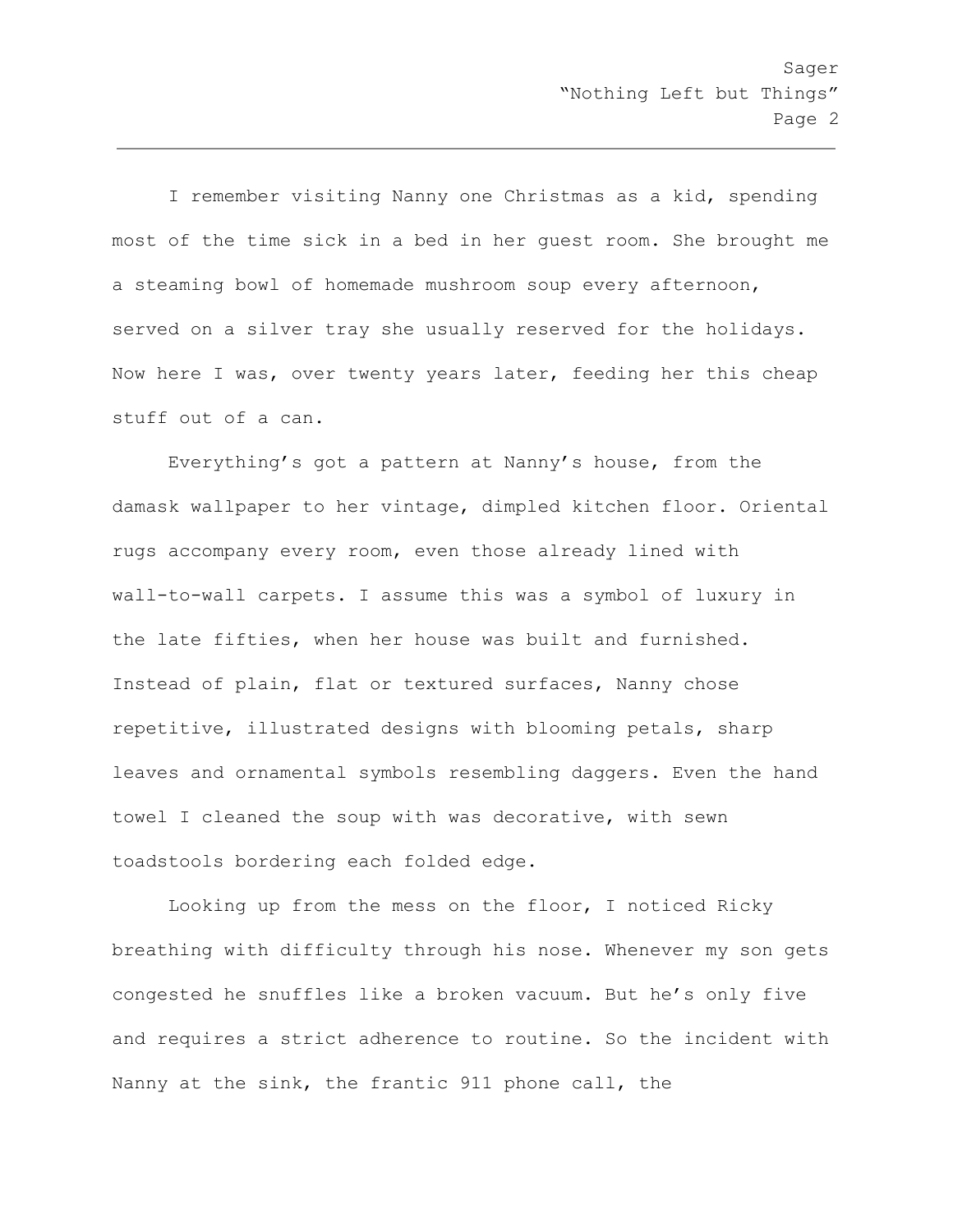nerve-wracking thirty minute wait for the ambulance, and the commotion as the techs loaded her out on a stretcher?

All of this proved too much for him.

We couldn't go with the ambulance and my uncle was at work with the only vehicle for the house. By the time they were wheeling Nanny out through the garage, Ricky was in a full meltdown, screaming and crying. His hysterics must have dredged stuff up from his lungs into his sinuses, resulting in a wet blockage to his breathing.

He'd been ill since we arrived, but I thought the excess gunk had receded back to his lungs earlier that afternoon. All that remained was a raspy vocal effect until his own panic kicked the sticky residue back up. He had that in common with Nanny now, both of them choking on secretions, clogging their pipes instead of filtering and lubricating.

"Come on buddy," I said, standing up with the soggy towel in hand, "Let's flush you out."

Leaving Nanny's spilled soup for later, I guided Ricky through the adjoining dining room to the other side of the house. A single-level ranch built in the fifties, most of its bathroom plumbing was installed on the east side.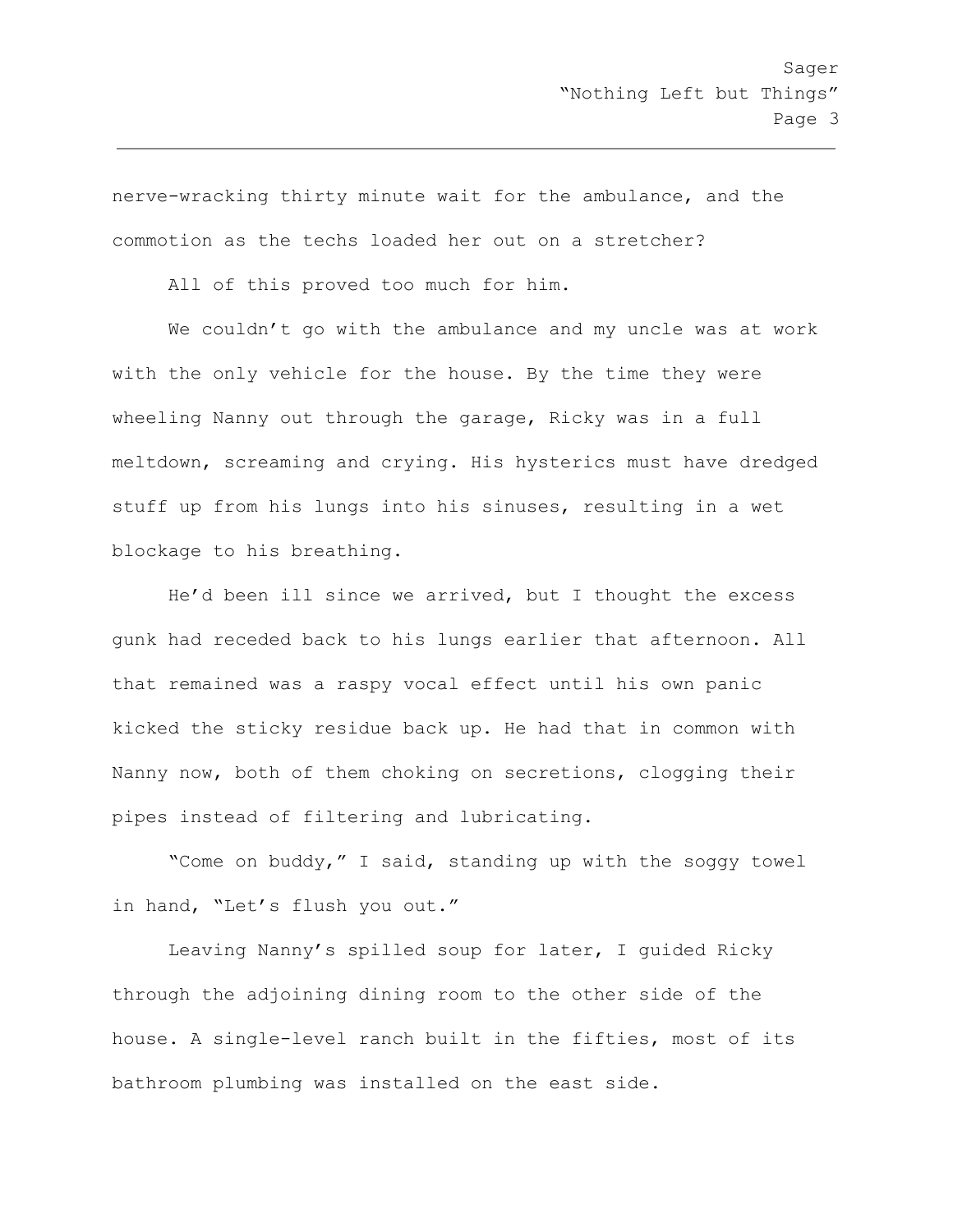Passing through the hall connecting the bedrooms together, Ricky stopped me, pointing at the exterior wall between our guest room and Nanny's.

"What's that Momma?" he asked.

He'd identified a mark, roughly halfway up the wall. It was like a series of cigarette burns scorched into a two-inch "Y." Looking closer, the scar didn't seem inflicted by heat. It appeared to be a fungus, growing in dime-sized bursts. Each small, decayed crater reminded me of a thumbprint, except they were perfectly circular, growing outward in fading distress. The marks ate into the wallpaper underneath, a paisley pattern resembling what you might see under a microscope.

"Oh, that's just mold baby," I told Ricky. "Looks like Nanny has some water getting in from somewhere."

"What's mold?" he responded, scrunching his face up to indicate he found the mark repulsive.

"You know, that's a good question," I told him, trying to remember any facts retained from high school science. "Mold is kind of like… tiny plants. But instead of growing in the ground, they grow on something rotting, like old wallpaper."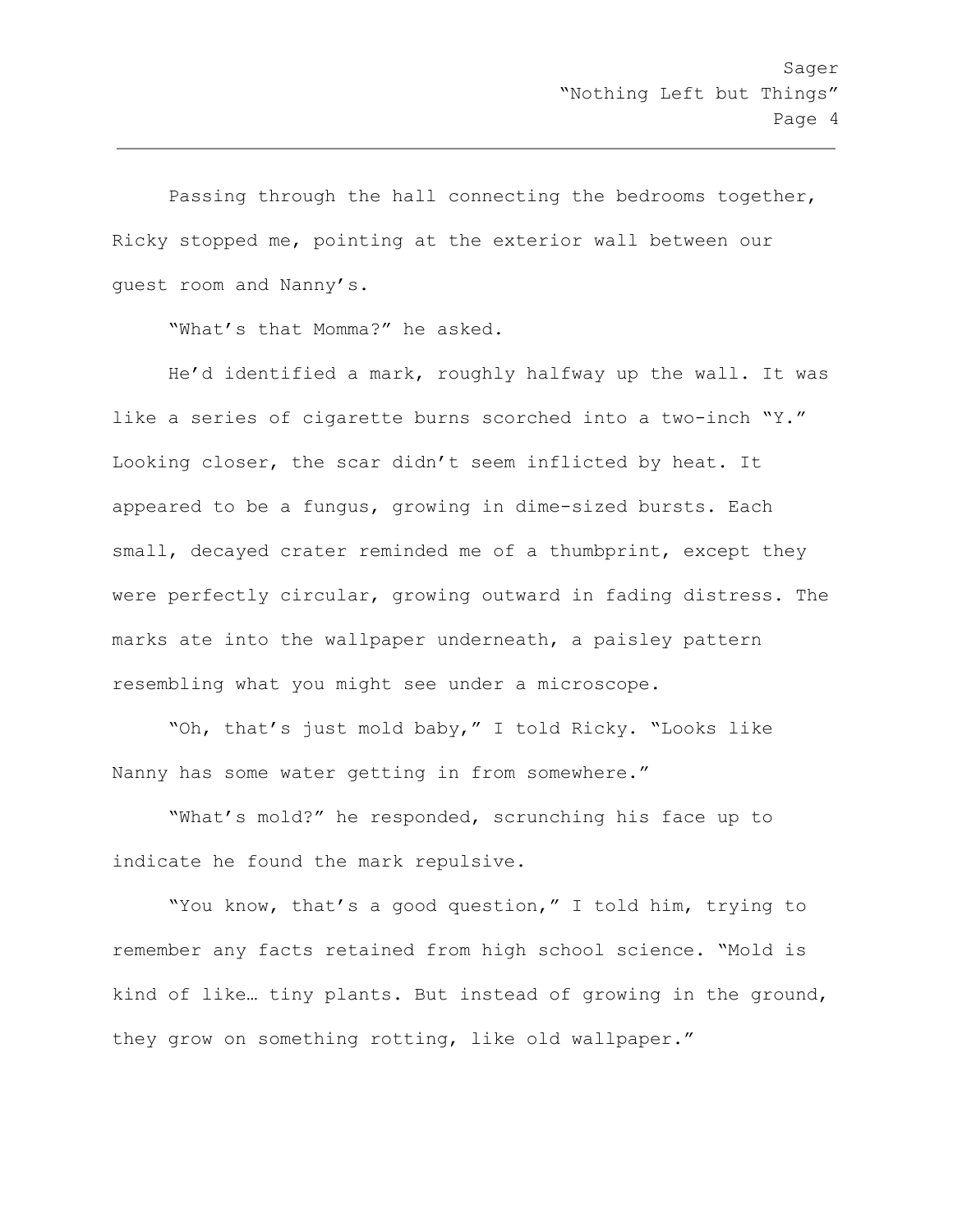He looked back quizzically, clearly struggling to digest the information.

"Mold's a fungus… like mushrooms," I said, "You know mushrooms, right buddy? Like Nanny's soup?"

He nodded. Then I realized I was connecting the dots for him to something potentially toxic.

"Except you can't eat it," I said, leading him away toward the bathroom, "Because it can make you sick. In fact, we shouldn't even be *near* it. Sometimes just breathing it in makes you sick."

"Well I'm already sick," he said with confidence, as if one illness precluded the other. Rather than fight it, I decided to play along.

"That's true. But let's leave it alone just the same."

 I decided to neti myself first, to remind him there was nothing to fear. I sat him on the counter next to the sink basin and proceeded to pour water into my right nostril. Tilting my head to the left, I felt cool liquid trickle through the cavities behind my cheeks before proceeding out my other nostril. While it wasn't unpleasant, I focused my other senses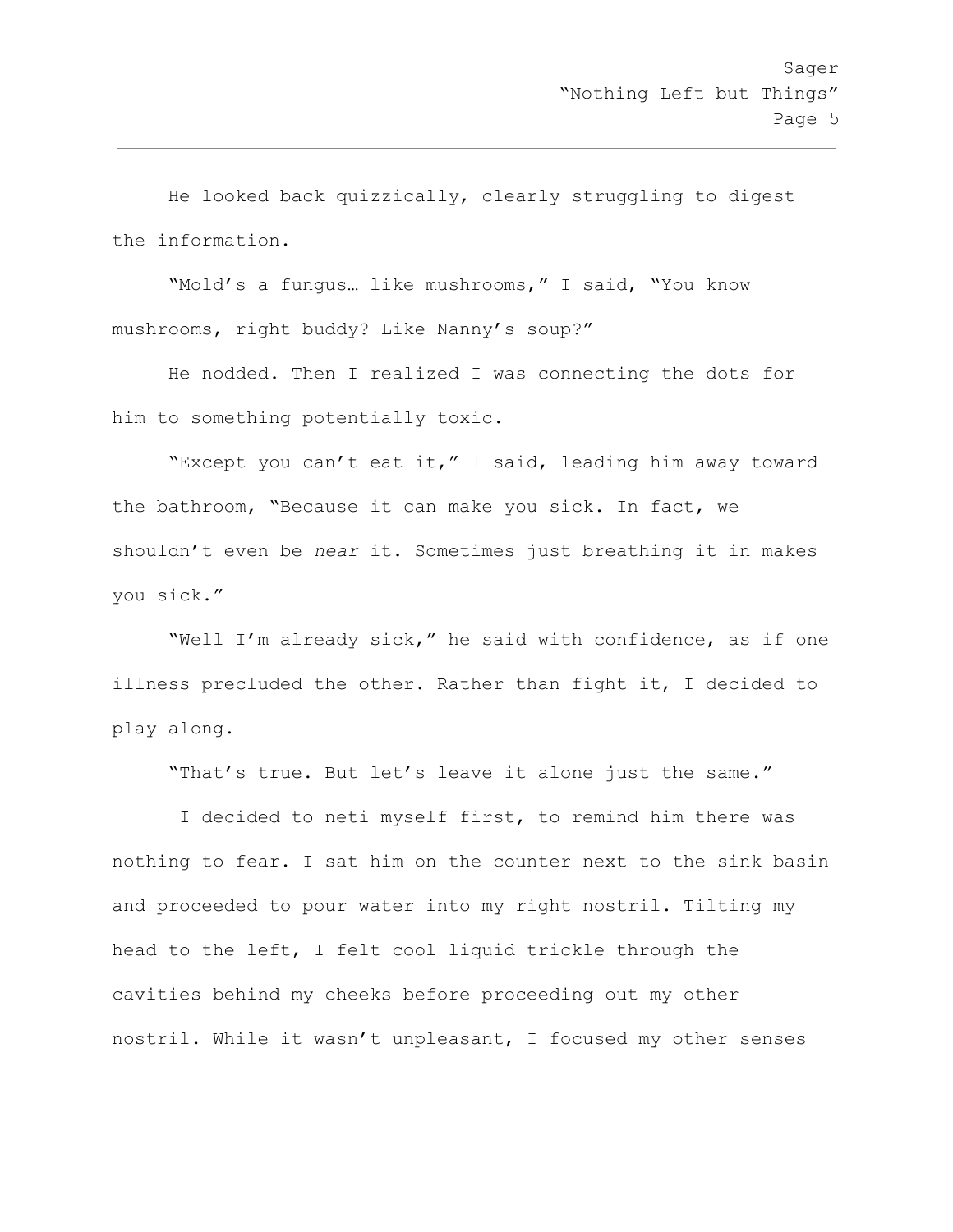beyond the unusual feeling in my sinuses, to distract myself and appear calm for my son.

I felt the bathroom carpet's wefts, digging stiffly into my bare toes. Then I heard the electric heater clicking behind the floorboards. A vintage plastic knob mounted on the adjacent wall ticked down from sixty to zero, tracking the exhaust fan's timing in the throne room. I don't remember turning it on, but as the nasal irrigation dislodged something behind the corner of my right eye, the electric sound turned into a reverberating trill. There was a piercing, high tone, almost like amplified feedback, before the vibration dropped octaves. Deep within my ear drum I heard singing. Its melody was like a voice underwater, each note traveling from one bubble to another through sonic osmosis. This song faded as the last of the saline exited, dripping out slowly.

Wheezing replaced it. I realized it was coming from the inflamed lungs of my son. He'd waited patiently on the counter, but he's sensitive to dust particles. I wouldn't be surprised if that antiquated heating system released them into the air.

Without finishing the neti process with my other nostril, I helped Ricky tilt over the basin after I refilled the pot. His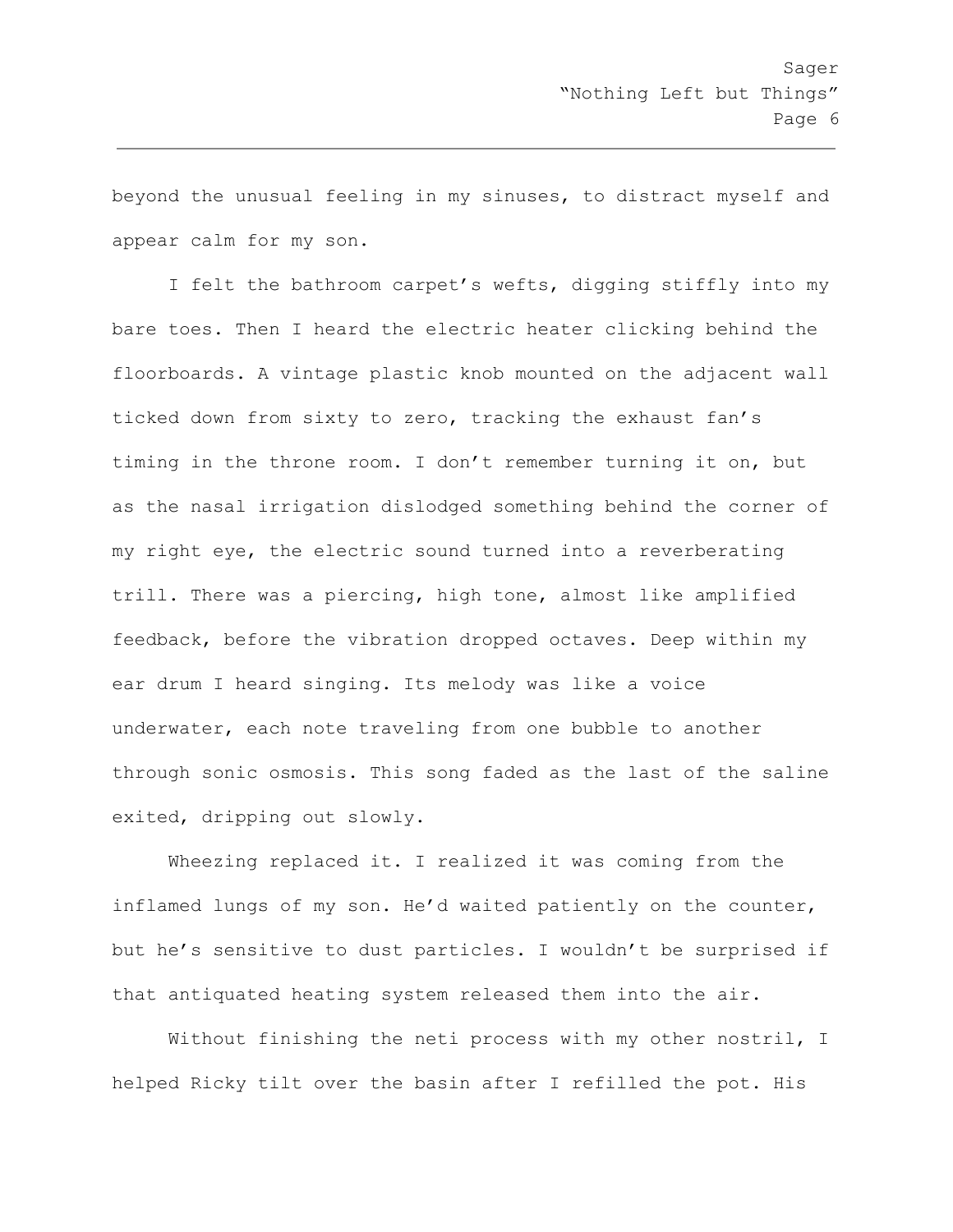was a much messier transaction than mine. Half the fluid escaped down the skin between his nose and lips, trickling off his chin. The rest made it inside, but only exited in discharged spurts, erupting in gobs of greenish-yellow infection that hung in threads from his face until I removed them with tissues.

When finished, Ricky blinked and squinted several times until he felt clear again, then asked, "Does it go in my brain Momma?"

"Of course not buddy," I said, though I honestly wasn't sure, "It just rinses all the nose gunk out. To make you feel better."

He smiled and ran off toward the living room. Even sick, Ricky had more glee than I ever did at his age. It's probably his father's genetics. I remember being young here as mostly allergies and winter colds keeping me laid up in bed. I followed him slowly, pausing to look over my shoulder at that blemish on the wallpaper. It reminded me of smoke, or an infection. I knew the black mold could spread, reaching out gradually until it expanded across the ceiling from room-to-room, leaving airborne spores in its wake.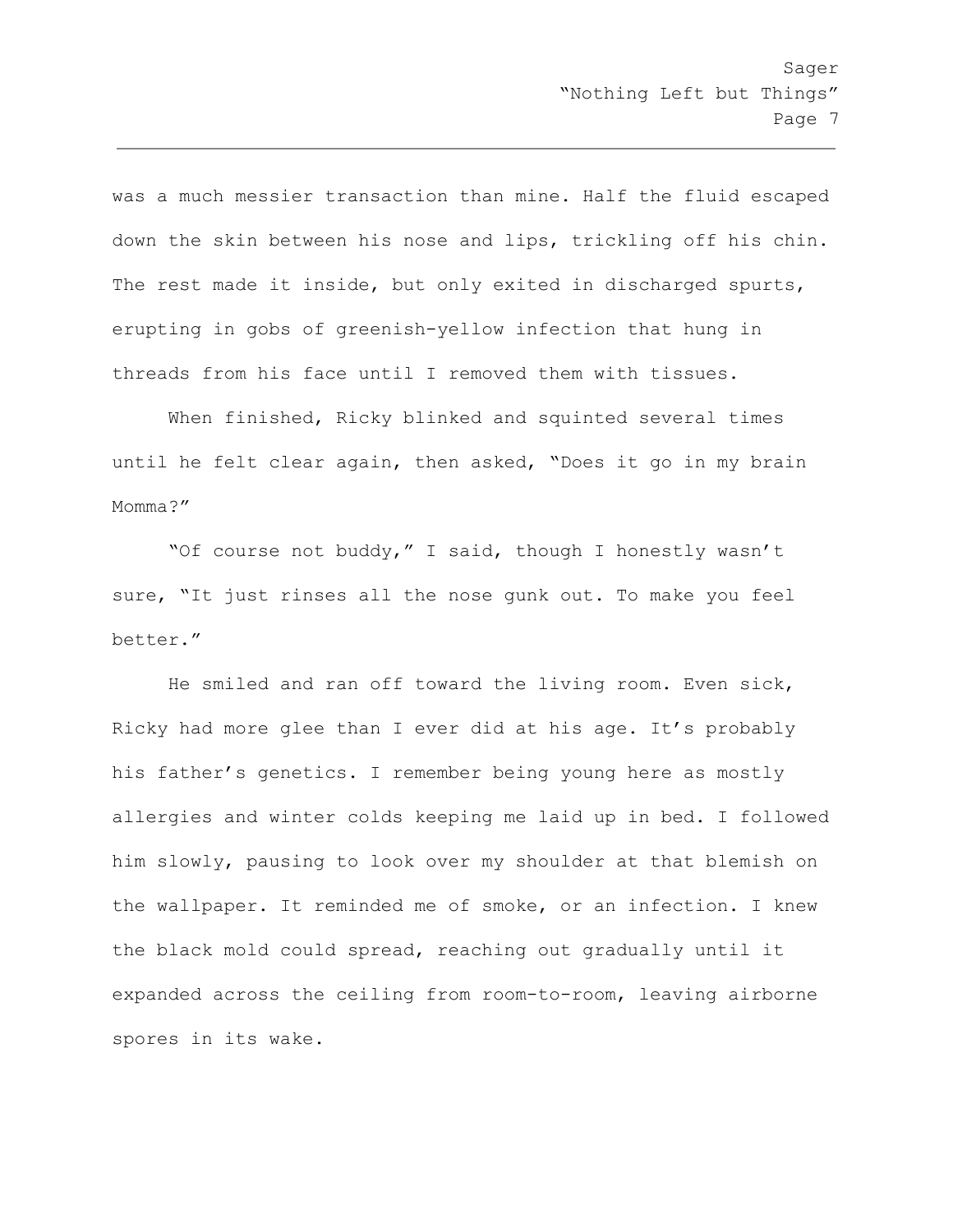I thought I felt the carpet shift, with a creak of the floorboards behind me. Instinctively, I expected to feel my grandmother's small hands on my back, reassuring me the boy would be alright. I glanced over my shoulder, but of course she wasn't there. I realized this was the first time I'd ever been in our family home without her comforting presence. I looked up to her bedroom door, expecting her to be standing there, smiling.

#

Later, we were back at the kitchen table, trying to make it through a small dinner. I heard the door from the garage to the back half of the house slam shut. "Brace for impact," I remember my brother Jesse saying when we were kids whenever Uncle John entered a room. Now, like then, we could hear his heavy feet fall as he stormed across the house.

"You didn't think to call me at work?" he began, removing his leather driving gloves. "I had to hear about it from Baystate Medical?"

"The EMTs took your number from Nanny," I replied, "I thought a call would annoy you."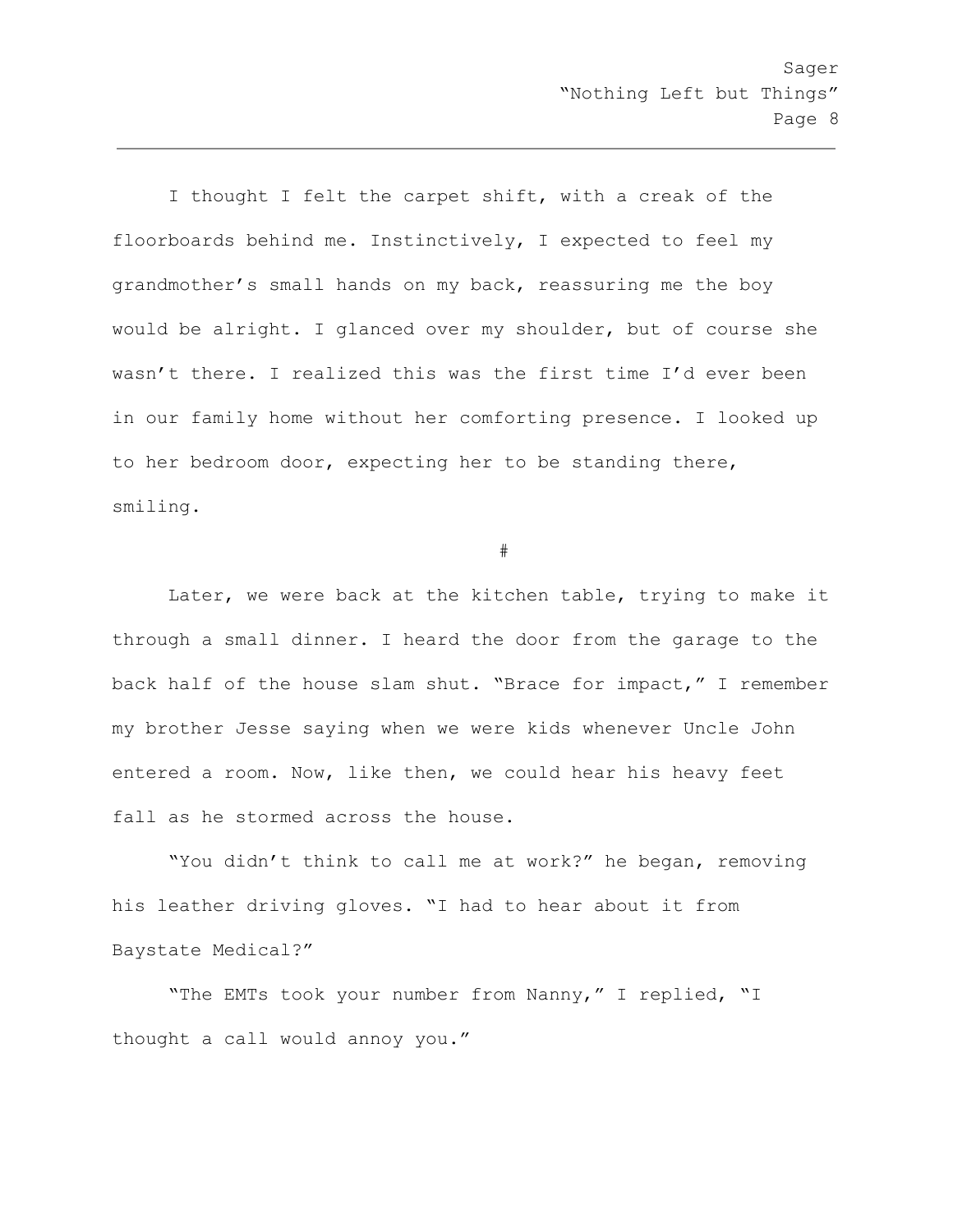He slapped the gloves on the dining table between Ricky and I, staring hard down at me. We sat. He continued to stand.

"I know how busy you are this time of year," I said, staring back, trying not to show an inflection of emotion in my voice for Ricky's sake.

"Yeah, well this definitely puts a crinkle in my routine," he responded, still not sitting.

Ever since my grandfather died, John lived in the house with Nanny. He was supposedly taking care of her, but they made odd roommates. She kept to the residential side of the house, while he turned Poppie's old office space into living quarters. The only room they shared was that kitchen.

"This isn't how I want to remember her," he said, "Not in some hospital."

"What did they say?" I asked him.

"Oh, she's 'doing fine' but they want to keep her overnight for observation. They think it's something like pneumonia,

filling her lungs with fluid."

"Sounds like Ricky's cold."

"Well at her age, that could kill her," he snapped back, "She shouldn't have been around him in the first place."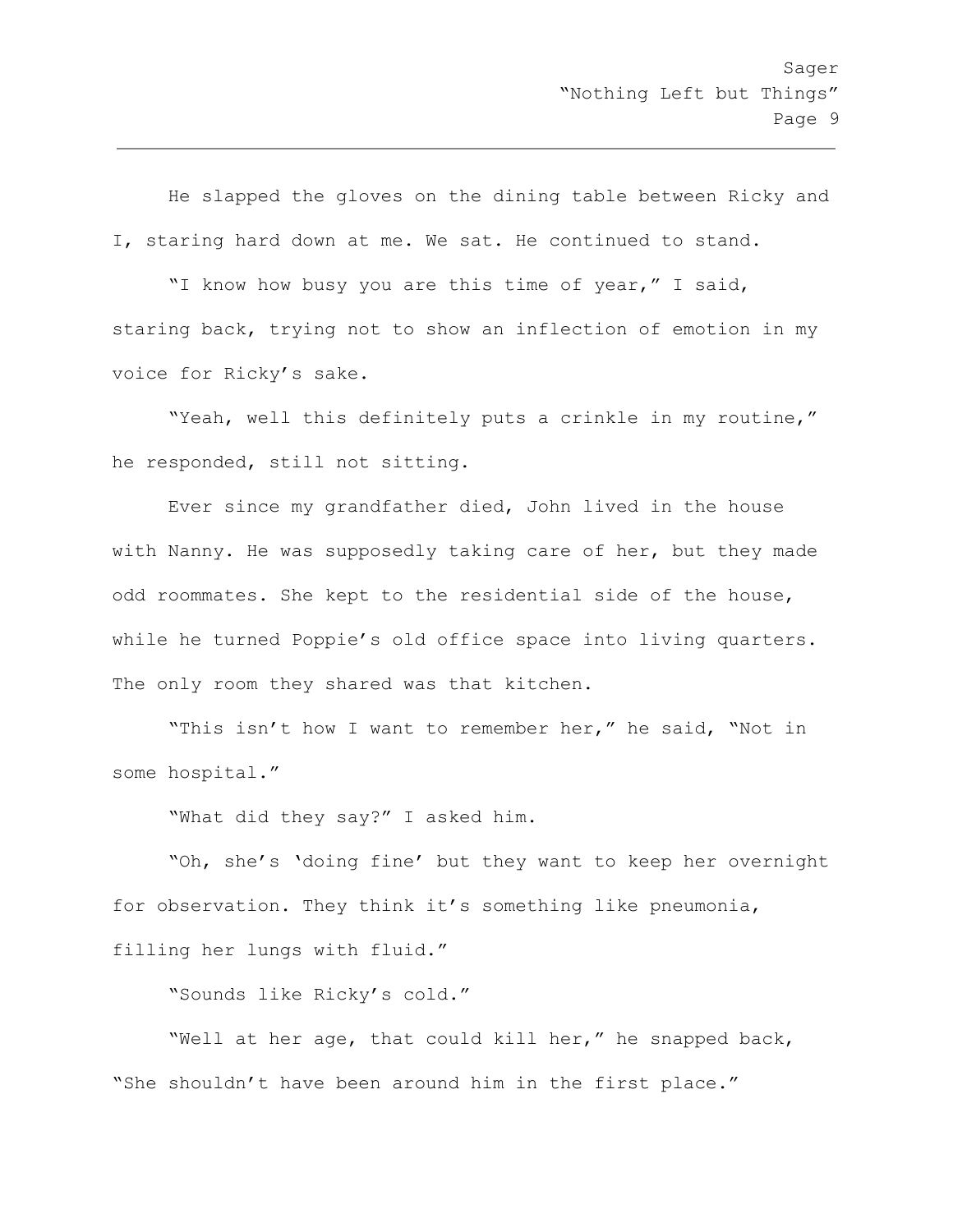John's attention shifted to Ricky, but instead of the patented cold, hard stare, he gave him side eye, like the boy didn't merit the full attention of his animosity. Ricky's lower lip trembled. He probably only understood half of our discussion, but could tell John's pulsating resentment was directed his way.

"Don't take it out on him," I stated, raising my voice a notch, "If you're looking to be mad at someone, blame me."

"Oh I do. Believe me."

"We were having soup. That's all John. Mushroom soup. She was coughing it into the sink when she fell."

"And where was her walker?" he asked, nodding toward the frame still leaning against the corner wall.

"I… it's not like I told her *not* to use it," I said, betraying my shame with a crack to my voice, "You know how she gets, looking for little moments of independence."

Ricky was crying silently now. The waterworks would return his congestion and we'd be back to the bathroom to clean him up. It reminded me of my own tears during family fights. They were just like this, at the same kitchen table, usually between John and my mother.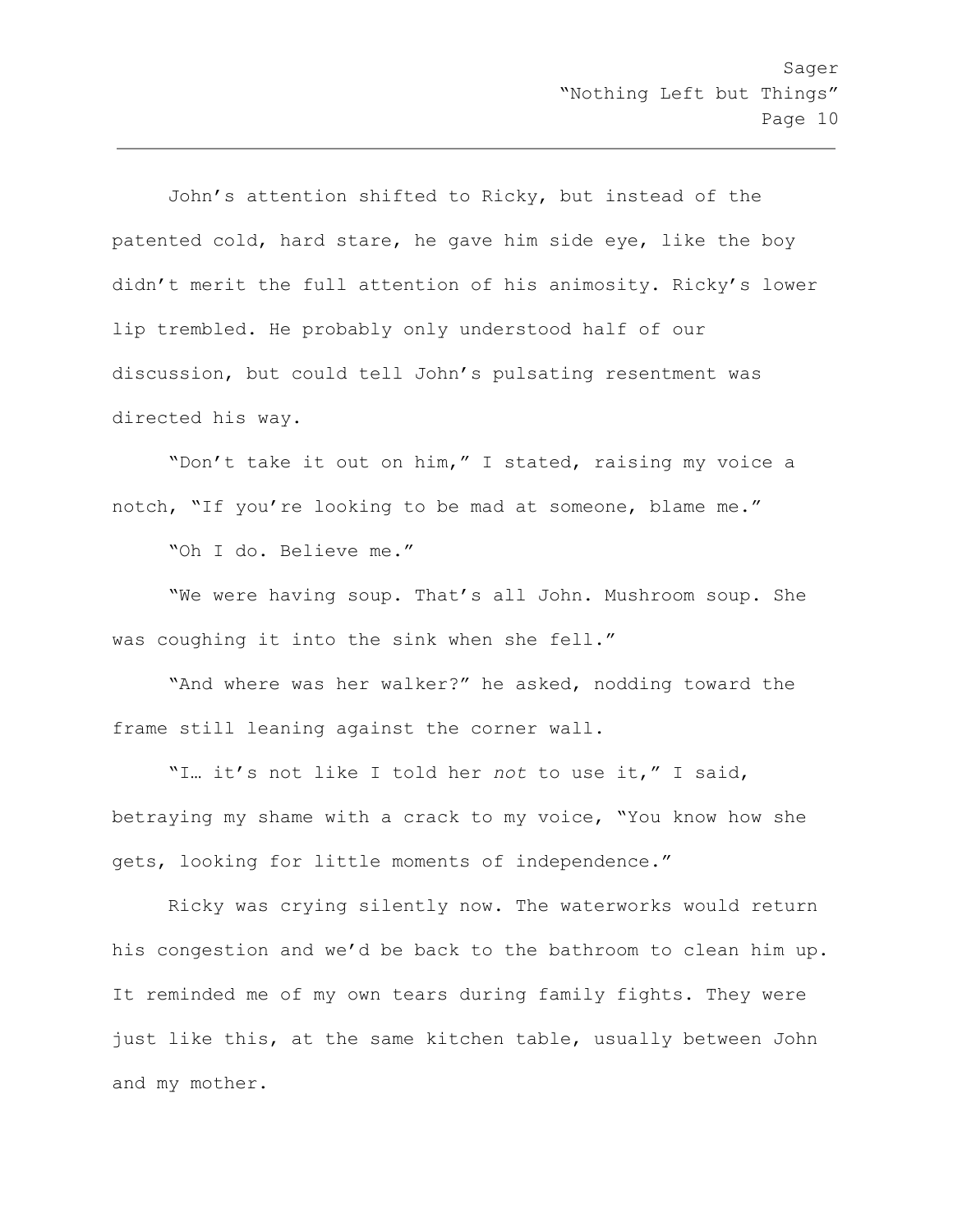As if he could hear my memory, John said, "This is like your mother all over again. She didn't mean to upset 'Nanny's' routine either. She just showed up. No husband, no job, no car. Toddlers strapped to her back."

"I have a husband," I spat back, "Brian's just living on the job site while we're saving."

Right then a thought welled up in me, like tears at the corner of my mind. I imagined slicing a wound into the tip of my left thumb, with a steak knife. Every tiny activity would irritate it there, reminding me of this moment and how far away from it I was in time. When the skin grew back, eventually scarred and healed, I would know that I was emotionally ready to confront John again because the scars inside would be gone too.

"While you're saving money, *our* routine is disrupted," John responded, "Me and Nanny. She's too nice to say anything and just accepts the turmoil you and your mother bring. Not me."

"You know John, you spend so much time blaming others," I said, "But you're the one who treats her like shit."

He recoiled, quickly shifting to an incredulous expression.

"Do you ever listen to yourself?" I asked, "The way you talk to her like she's not even there? You want to blame my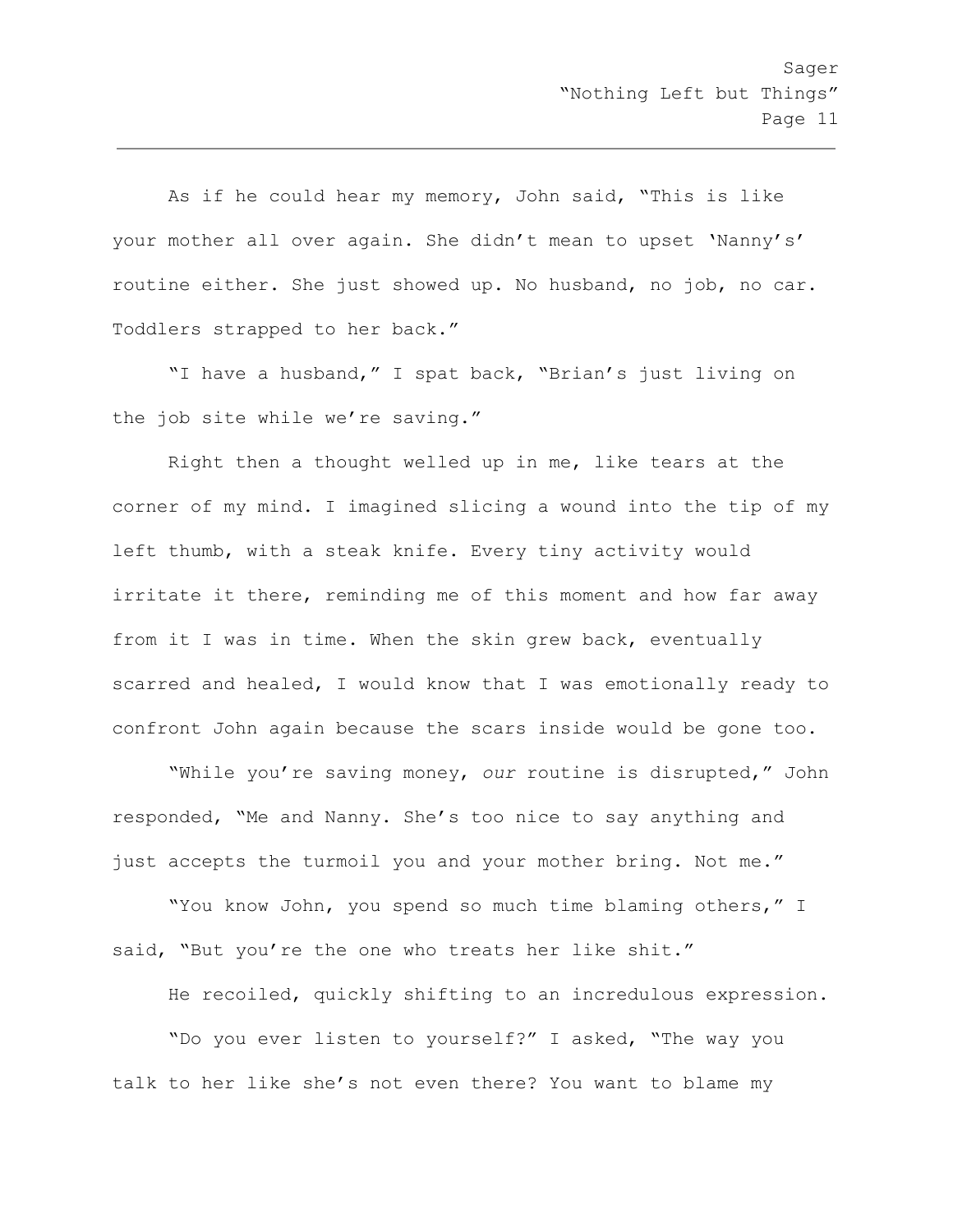son's cold? How about the black mold you've got growing in the hallway? Maybe that's what put her in the hospital."

Ricky gasped when I cursed, momentarily forgetting his distressed crying. But John didn't budge. If anything his face pulled tighter into skepticism. Just as quickly it slackened, as if a sudden realization let all the air out of his anger.

"Mold?" he asked, tone lower, "Wait, have you been out behind the house?"

"No."

"I don't mean the backyard Olive. Did you go past the treeline? To Piper Farm?"

"I don't even know what that is. There's a farm back there? Like where we used to pick blackberries?"

But he was already walking away from us, through the dining room into the connecting hallway, scanning the walls. He ground to a halt when he reached the "Y" mark Ricky had discovered earlier.

I didn't want to take the bait and immediately follow him. Somehow it felt like yielding to his authority. So I took a clean cloth napkin and wiped away Ricky's tears first. Only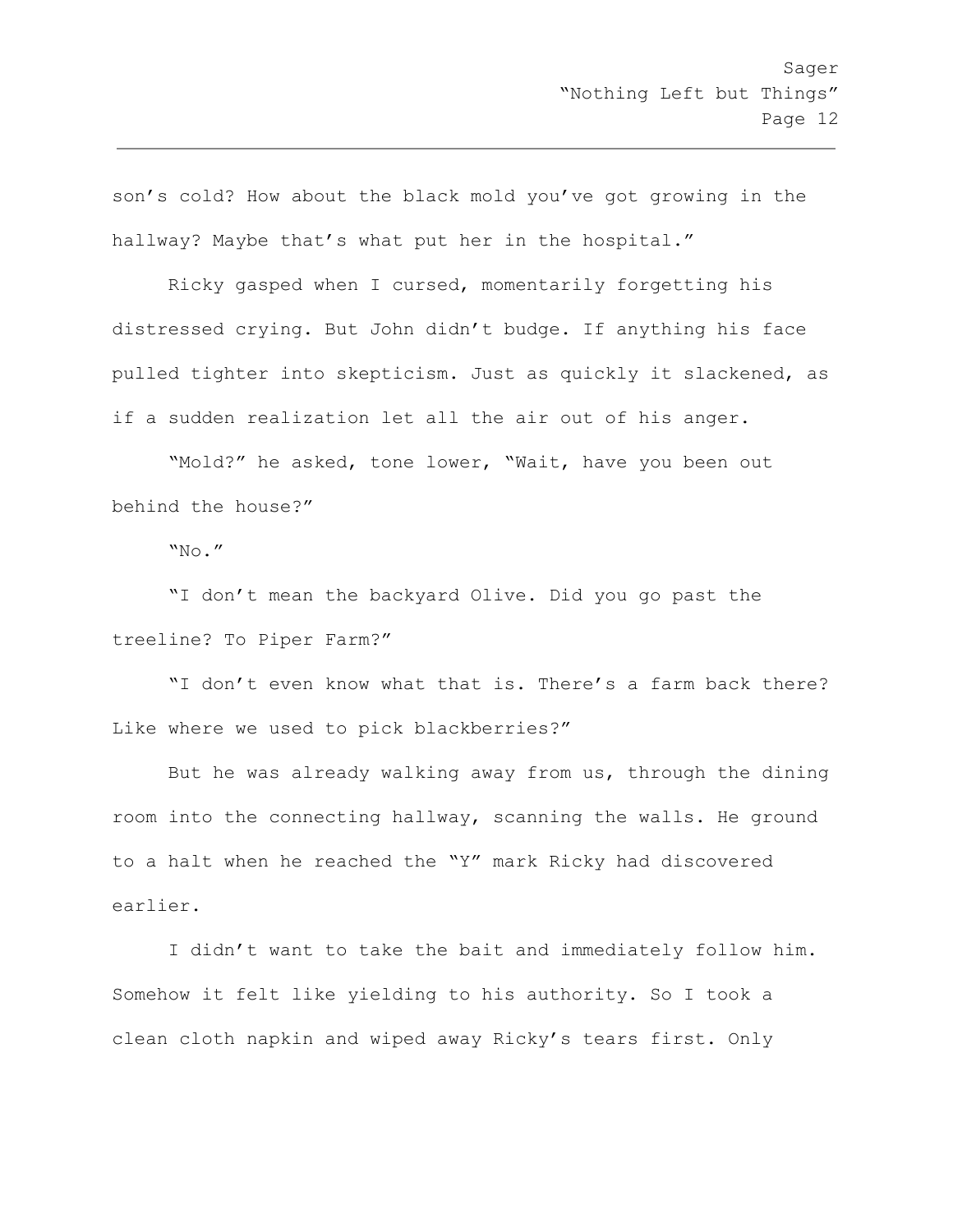after reassuring him that the fight was over, did I slowly venture to that other side of the house.

John was staring at the wall, a putty knife now in hand, probably from a nearby closet.

"This wallpaper's been untouched for over fifty years," he said as I approached, "I don't want to forget an inch of it."

"Maybe you should wait," I told him, "Hire a professional or something."

"It needs to be done now," he responded, "Who knows how long that's been here."

With that, John stabbed the putty knife into the wall, digging under its paper covering, into the wood underneath. It wasn't drywall the mold had grown over, but an actual beam that held the house together. He gouged at it, over and over, crudely carving an island out around the patch.

It looked like he was going to pry out the wedge he'd hacked away with his bare hands, so I ran to the kitchen for a leftover plastic grocery bag. I returned just in time, as he prodded the knife into the cranny he'd created, wiggling it horizontally until I heard the sound of wood ripping and the wedge popped out. I caught it with the bag, one hand under the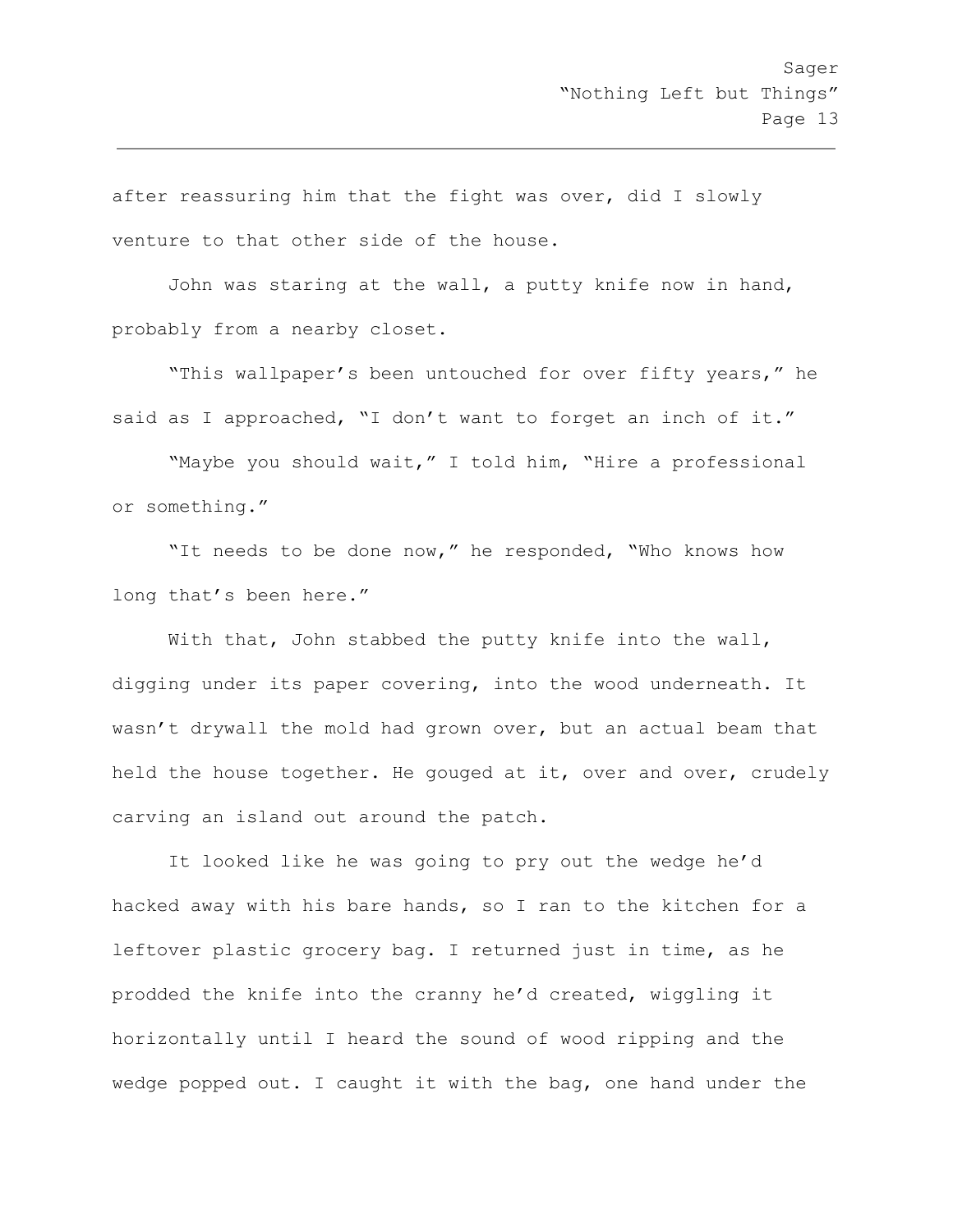other like a baseball mitt, turning my face into my sleeve to avoid any dislodged spores.

John quietly walked away from the pit he'd chiseled into the wall, back to his side of the house. The gaping cavity showed yellow lumber underneath, paisley wallpaper torn around the edges, evidence of unwelcome change.

#

My mother's idea of a healthy, long-distance phone conversation was speculating which pieces of jewelry Nanny would leave her in the will. This struck me as insensitive, but when I mentioned it to my husband Brian he pointed out such behavior couldn't have been bred in isolation. Despite how much I loved Nanny, he was right. My mother and my uncle weren't born mean. But whether nature or nurture, they got it from somewhere. I don't remember my grandfather well enough to judge; he died when I was nine. But even if he was the culprit, Nanny let her children grow into nasty pieces of work.

I was thinking about this while taking Ricky for a walk behind the house. Maybe John was like my mother, counting out his inheritance before Nanny passed. Never once before had I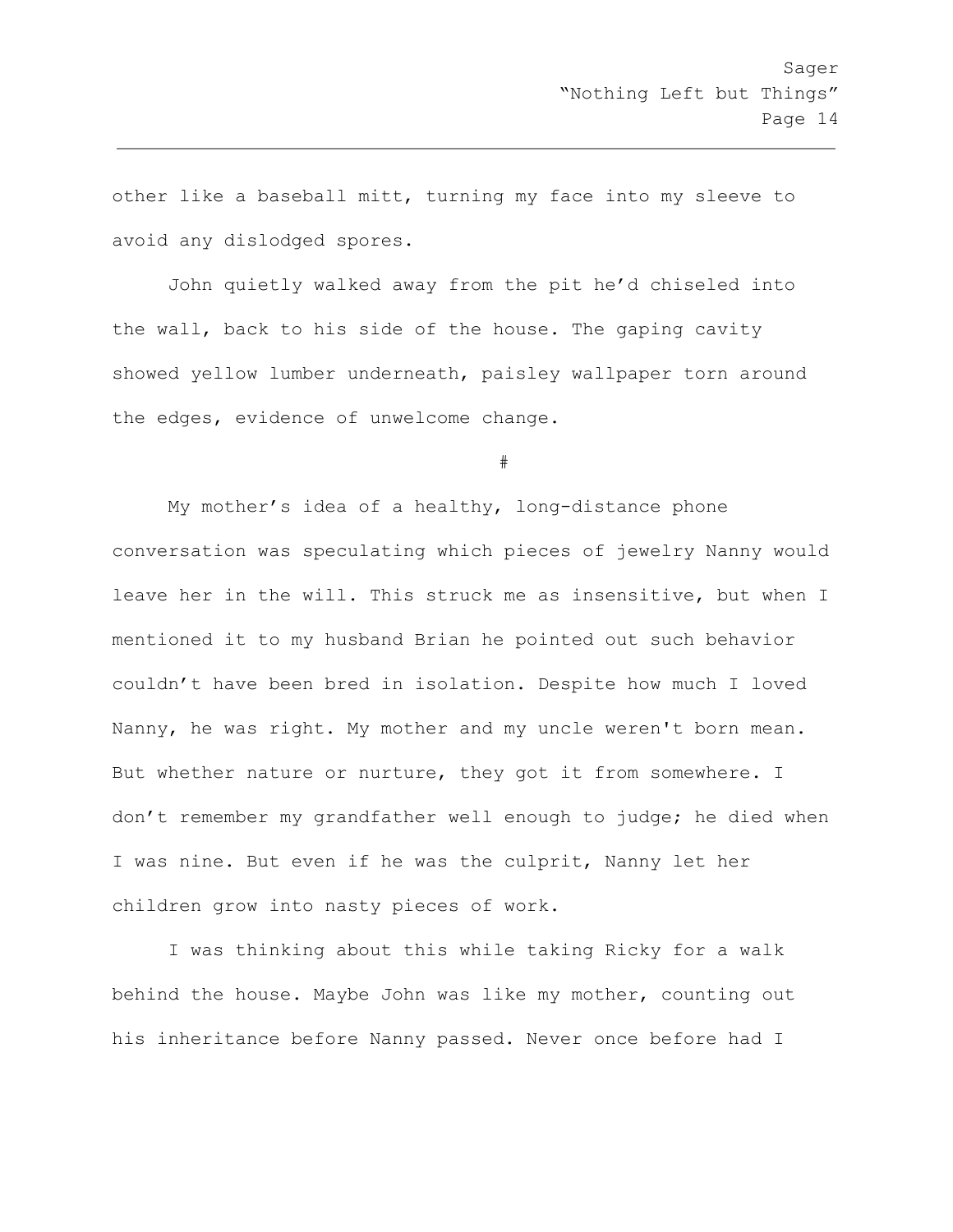heard about this farm adjacent to her property. Was he biding his time, just to sell some shrouded plot of land?

The New England winter was cold, but it hadn't really snowed yet. A light dusting covered an acre of dead grass before birch, pine and spruce rose into a small forest. Despite his illness, Ricky was eager to get out. John refused to allow him to visit Nanny in the hospital while ill and without a car, the closest destination on foot was the Greenwich town common over two miles away. So after John left for the day, we bundled up, setting out to explore something closer.

Ricky's congestion seemed to recede in the dry, crisp, outdoor air. But I didn't want to spend all morning away from the comfort of Nanny's home; just enough to shake the cobwebs and see what John was so agitated about.

We walked parallel to the trees, where Nanny used to take my brothers and I to pick blackberries in the summers. They grew wild along this edge of the property, so we'd take small wicker baskets out there on quiet afternoons. The berry shrubs blended in low with other bushes native to the area and I distinctly remember catching my palms on their thorns. Perhaps it was this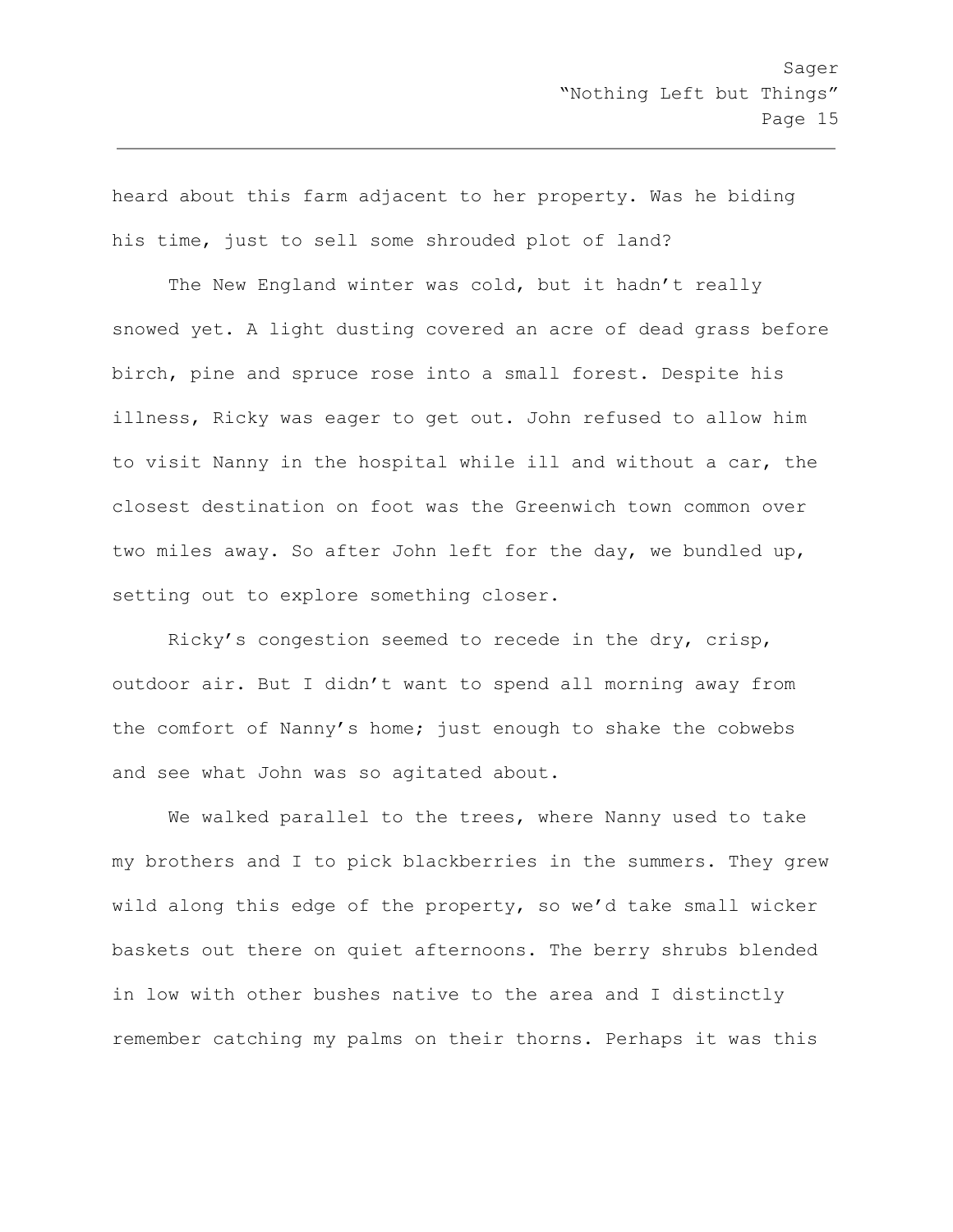bramble that prevented us from ever exploring further into those woods.

Some 200 meters east of the house though, the border opened. To call it a path would be an exaggeration, as it was grown over with tall weeds, covered in years worth of fallen branches and leaves. But there was enough of a gap in the trees that I noticed the rubble of a low stone wall, blending into the forest with a moss sheath.

We followed the wall's stone remnants, Ricky skipping atop its rock slabs along his way. It couldn't have been much past nine o'clock when we entered, the morning light typically New England overcast. The trees ahead must have been felled long ago, as this passage stretched to the horizon, bordered by swaths of forest on either side. I looked for tire tracks, kicking rotting leaves away from the frozen ground, but found no trace that an industrial force ever came through there.

As we progressed further, roots from the adjacent trees perforated the earth, rising out, and diving back into its dirt. I warned Ricky to be careful, imagining him tripping over the vine-like protrusions. He simply made another game, this time dodging the roots as if they were a nest of snakes.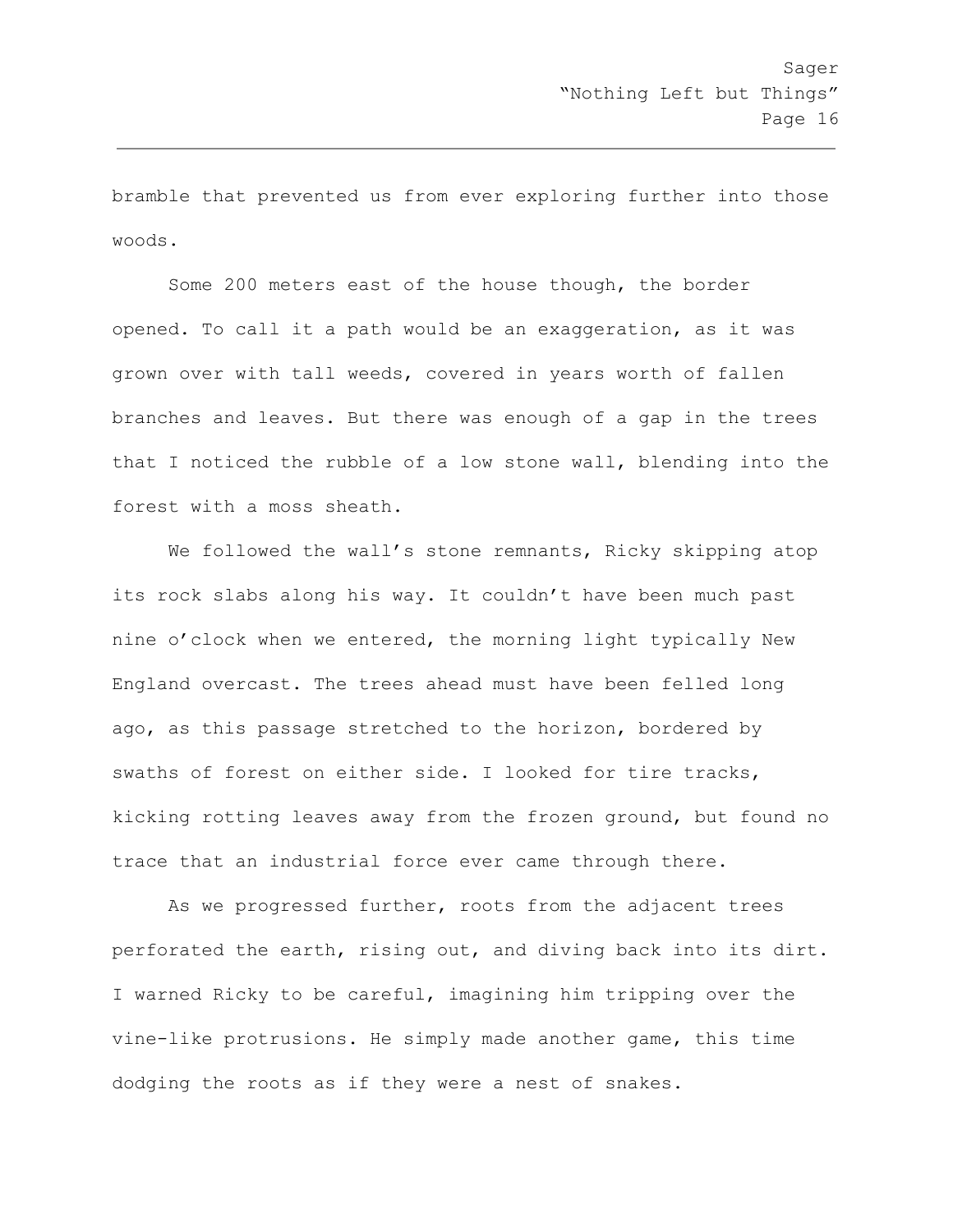While he imagined adventure, I noticed an unexpected, moist, salty scent. The winter air in western Massachusetts gets so dry my knuckles crack and bleed at least twice a week. So I'm used to the outdoor pinching sensation in the back of my sinuses as nasal mucus dries into crust. But now the air hung sticky around us, like invisible mist. I tasted something bitter — like the metallic tang of blood — dripping slowly down the back of my throat.

A bulbous yellow fungus followed the coiling roots of the nearby trees to bark at their bases. Some looked like slightly burnt pancakes, halfway embedded into the stumps, while other parts reminded me of fermenting dough, bubbling outward, leaving a pattern of glossy divots behind. The further down the trail we went, the larger and more numerous these growths became. I never touched one, but imagine their consistency was like unleavened bread.

Ricky didn't touch them either, but they caught his attention and he precariously balanced on a large root, looking down with an exaggerated grimace.

"Don't eat it Mommy," he said, "It can make you sick."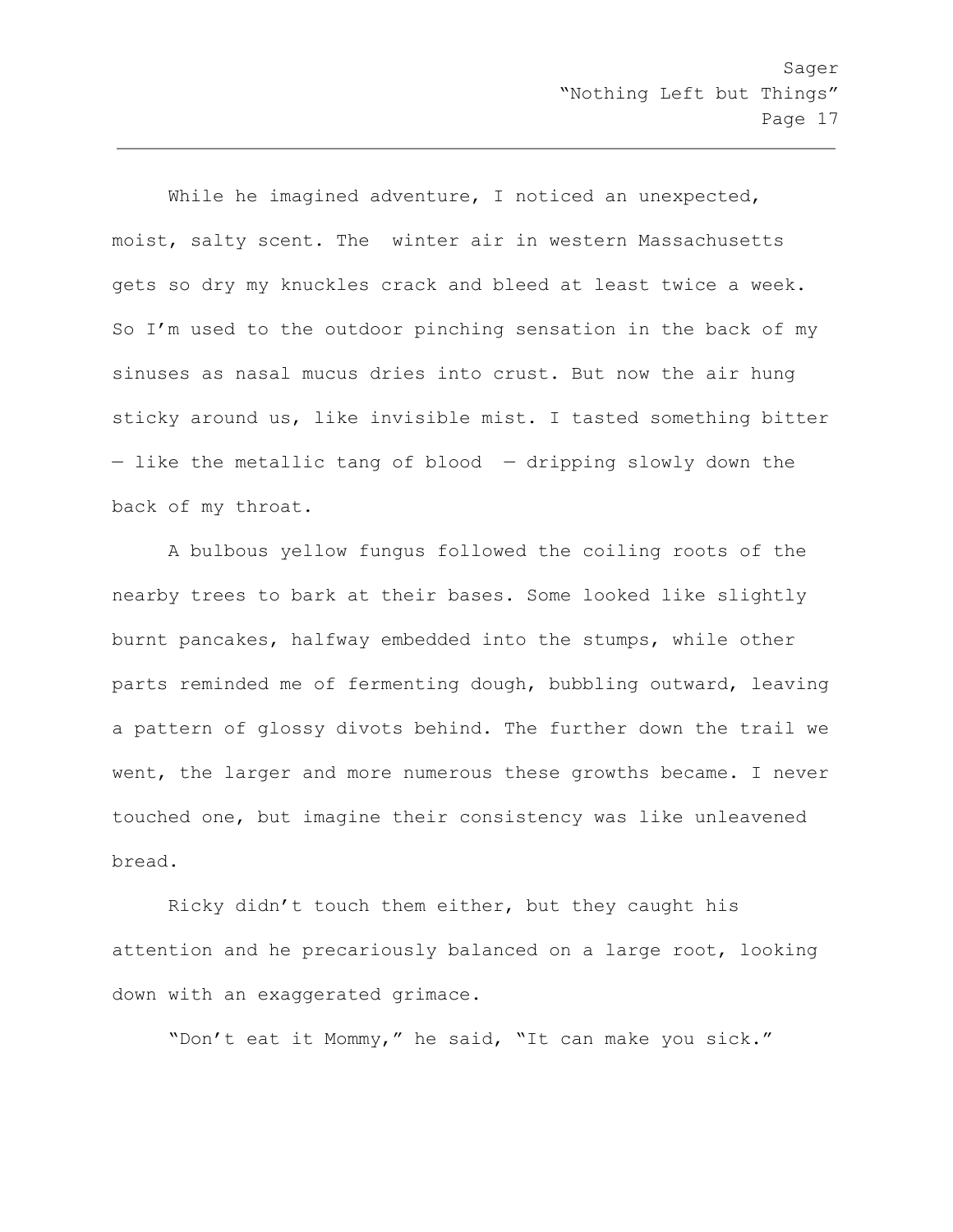"Good call buddy," I responded, "I'll try not to… in fact, how about we stay away from it altogether. In case I forget?"

He gave me a thumbs up and bounded away, back down the path. Not ten feet later, he suddenly stopped and turned, gesturing for me to join him.

"Look at that!" he exclaimed, pointing downward, "It's a hole!"

Below him sat a pit of broken, hewn stone about three feet deep. Inside, water pooled unevenly over the craggy remains. Too big for a grave, but too small for a foundation, I couldn't figure out what structure a turn-of-the-century farm might need like this. Around the small pool's edges, clear clumps of jelly held tiny black "seeds" I assumed were frog eggs. Under the stagnant water itself we caught glimpses of twitching movement, probably tadpoles or pollywogs.

 Ricky's mouth hung open at the discovery. This was the kind of mystery little boys hope for around every corner. I wasn't quite as thrilled. The pit reminded me how little I actually knew about my grandmother, much less the land she'd inhabited for over half a century. I wished she wasn't at the precipice of leaving us forever, when there was still so much to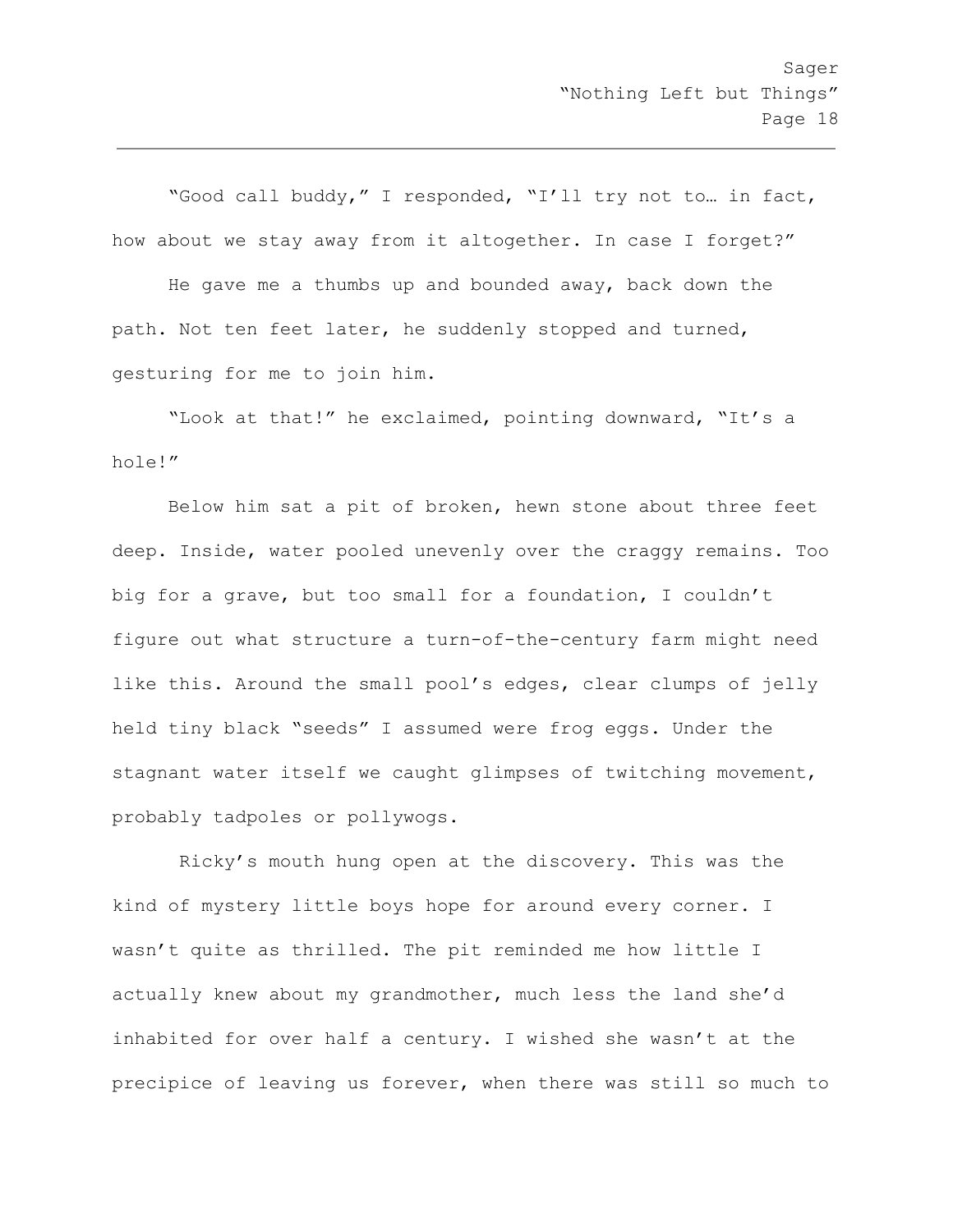learn. At the least I hoped we could allow her a peaceful departure.

 Ricky broke my spell of regret, tugging at my jacket sleeve.

"Do they have eyes?" he asked.

"You mean baby frogs?" I responded, "Not at first I don't think. But they grow them eventually."

"Okay," he said. And then matter-of-factly, "Cause it feels like they're blinking."

I looked quizzically back at my son, assuming this was one of those things five-year-olds say, the things that sound strange, but are simply misunderstandings of grammar. I didn't have a chance to ask him for clarification, because the next thing I heard was a soft, ringing peal.

The sound dropped low almost immediately, a deep background texture sustained behind the layer of crackling leaves underfoot, wind flowing through branches and bark creaking with slow growth. Then that singing returned, a chorus out of phase, sweeping in waves over me.

It felt stable and welcoming, as if the life in those woods appreciated our presence. It was refreshing to know we were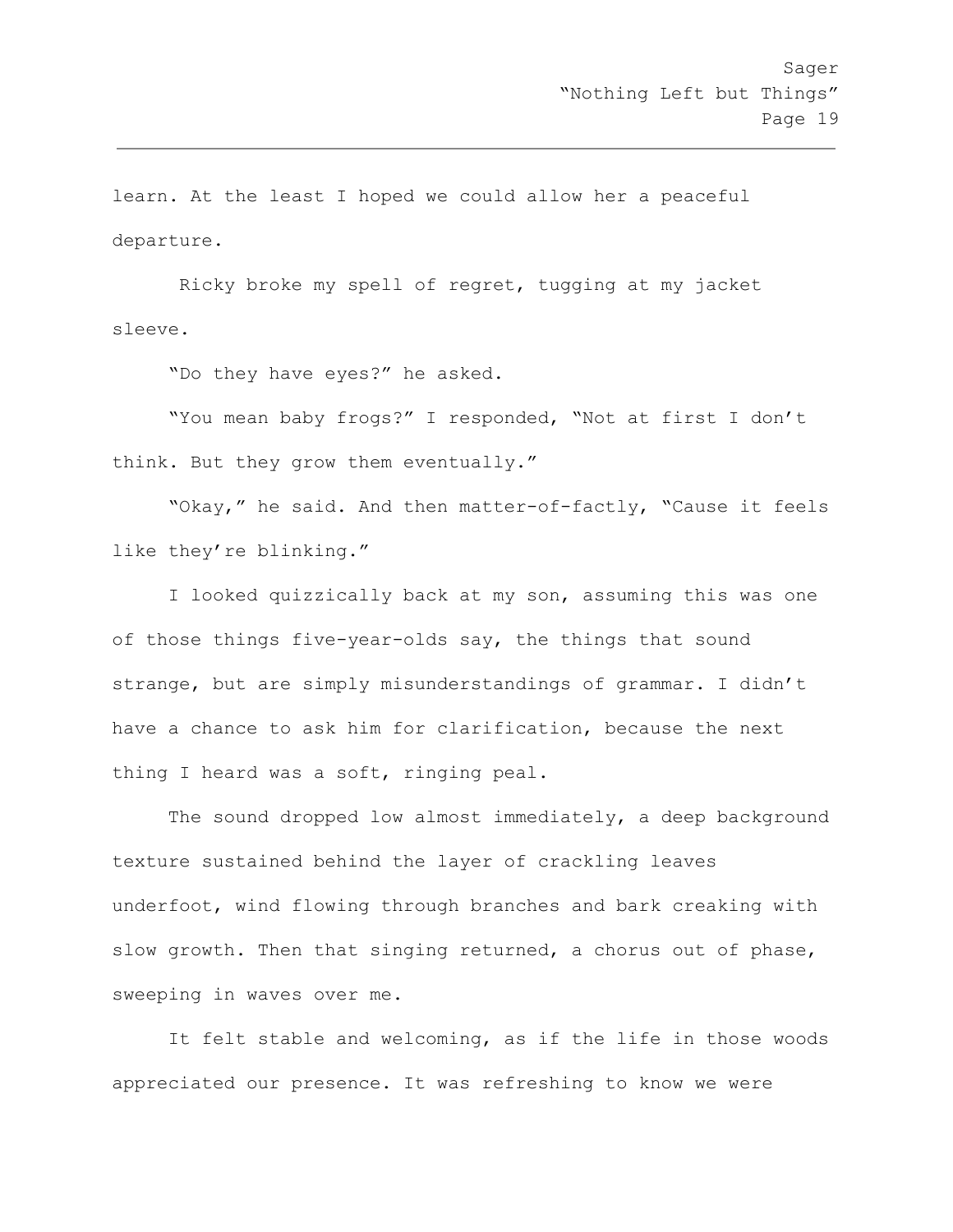wanted, not just an inconvenience to normalcy. Visits with Nanny were like that once. Before Brian or Ricky, I could let go of everything and just be me.

The low tone faded slowly, followed by an abrupt end to the song, as if the needle had lifted from a record. Snapping back to the damp, earthy chill felt like a complete shift in attention, as if something else caught its notice.

Once I came out of my stupor over the stone pit, I realized Ricky was now out of my sight. But I could hear him playing up ahead. The untrodden trail led about 25 meters — increasingly lined with rotting trees covered in yeasty looking growths before it opened into a wide open field.

I wanted a stable, healthy environment for my son. That's why we came out here to Massachusetts in the first place. Brian worked in oil, so he was on the job 2-3 weeks at a time before he could come home to us. Even with that paycheck, the only place we could afford was the kind of rental where landlords have to inform you of the dangers to children eating the old lead paint. Ricky deserved better than that, even if it meant being further from his father and closer to my prick of an uncle.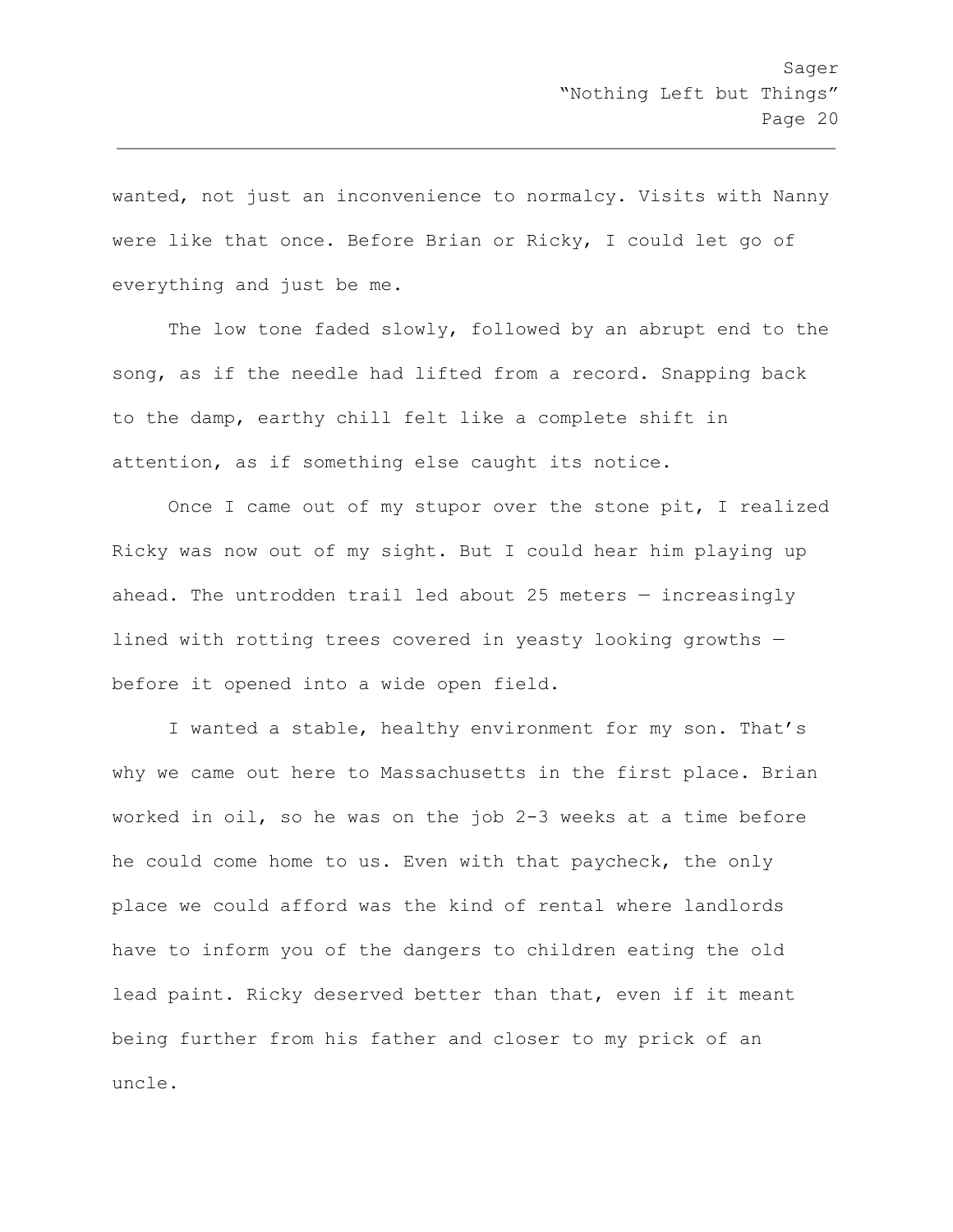So when I saw him, sitting in the center of those mushrooms, something primal triggered. I don't know if you'd call it maternal instinct, but I panicked. Even though there was nothing there but that dirt field and a seven-foot ring of puffballs, I was certain of danger. Between my throat and my heart something shifted, as if I'd swallowed one of those mushroom caps whole and couldn't keep it down.

I carefully and slowly approached the ring, like he was surrounded by vipers. There couldn't have been more than twenty-five mushrooms around the circumference, but each was larger than what you might find in the grocery produce section, somewhere between the size of an egg and a soccer ball. They were smooth in texture, with occasional pock marks. But nothing indicated a possible threat, not like the colors, divots or ridges of other species.

I didn't know the term then  $-$  "fairy ring"  $-$  but I had a faint idea that folklore associated such formations with danger. A superstition yes, but there was also something vague about the repercussions from inhaling their spores. If Ricky's respiratory system was already compromised, what effect would those particles have if they drifted into his lungs like smoke?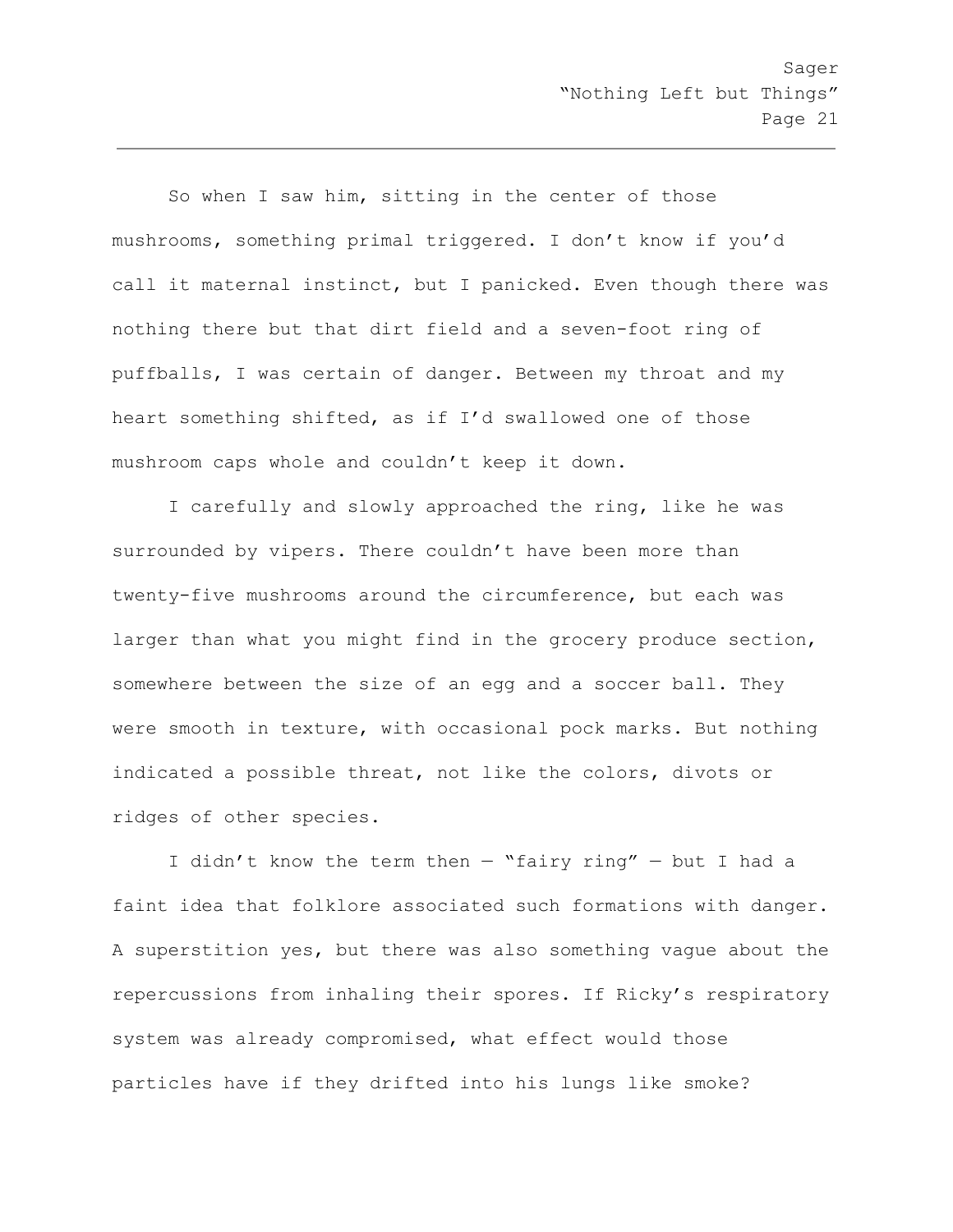Although silent, the field still felt aware, its song replaced by deep, slow exhalation. I pictured its breath manifesting, literally puffing through the caps of those fungal stools, surrounding my son. *Please don't*, I thought, *just let him thrive*.

I heard a creaking response, like someone yawning from the end of a tunnel made of bark, each change of pitch the quivering result of an infolding membrane. A reverberation shuddered through the ring of mushrooms and the sound left us, pulsing across the field with diminishing volume. An echo.

I understood what the exchange required, breathed in deeply and hummed in response. My teeth and lips vibrated gently against each other while I thought of ripening fruit, first from green to pink, then to glossy black, reflecting a dancing glare. The fuzz along the lobes of my ears stood straight and a tart taste seeped into my mouth, overwhelmingly acidic. Then it receded, soaked away like blood in the dirt.

We withdrew, Ricky's tiny hand in mine as we fell back to the trail. We neither hurried nor dawdled, but kept pace together until we emerged from the forest's maw near twilight.

#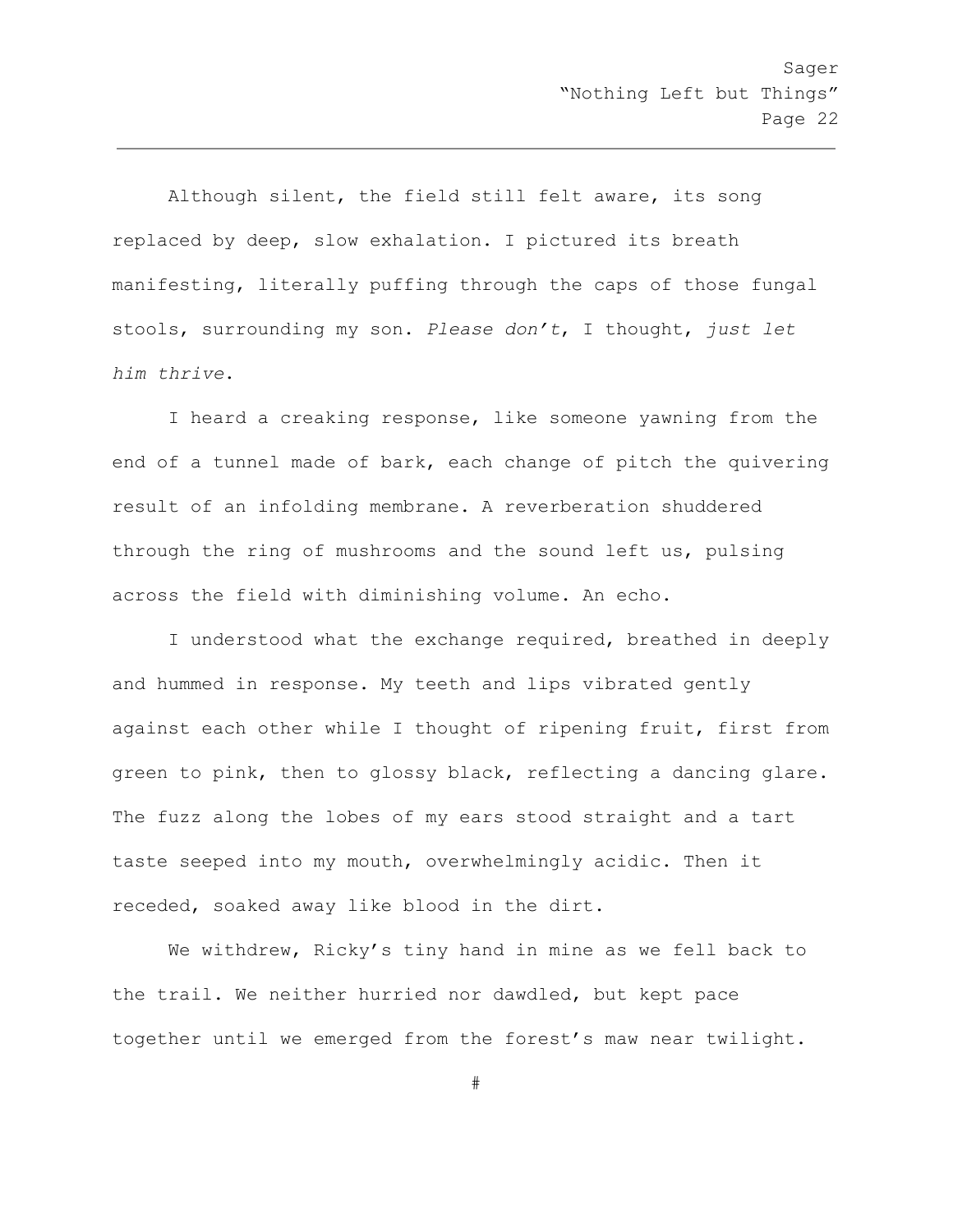My mother once told me you can gauge the elderly's enthusiasm for life by the health of their appetite. That night from her hospital room phone, Nanny reported as a member of "The Clean Plate Club," having finished both her creamed spinach and apple crisp servings.

It was close to dinner, but I wasn't hungry myself. When we first arrived, Nanny sent John to buy ingredients for some of my favorite childhood meals. These were all still stored in the kitchen, but nothing appealed to me.

I was on the landline in Nanny's own bedroom. Mostly defined by a dresser bureau and a full bed, it also hosted several oil paintings of tall ships, beaches and docks. Greenwich is over two hours away from the ocean, so I wondered what prompted her fascination with marine imagery. As far back as I could remember, she'd never gone to the coast with us.

Blackout blinds were drawn, shrouding the bedroom in darkness. The phone mount ran from her bedside table and I curled up in the fetal position, facing the wall, the receiver wedged under my cheek. Ricky napped next to me, sharing a comfortable wool blanket. I saw his torso expand with each sleeping breath, but could no longer hear a rattle in his lungs.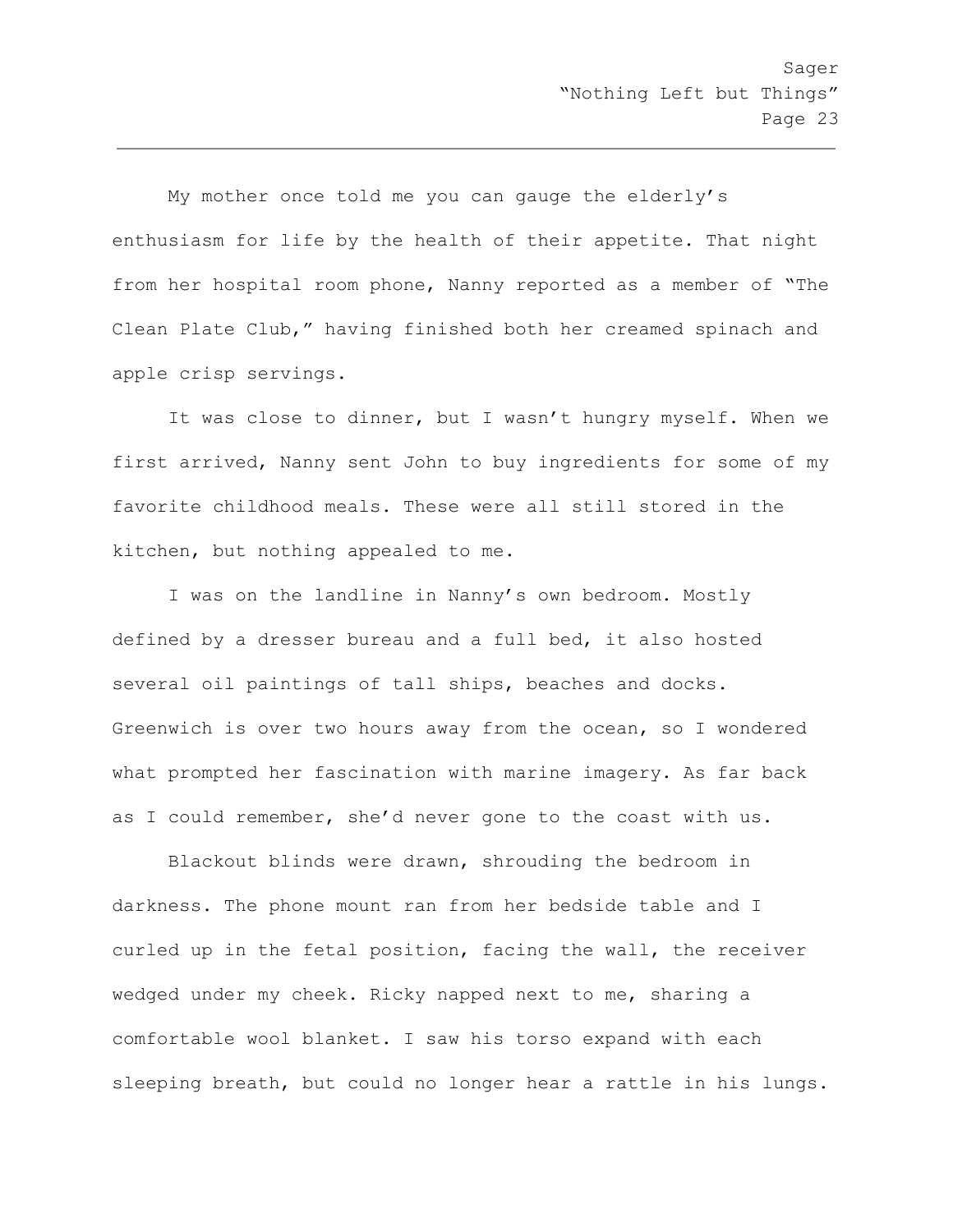"Nanny?" I asked, "Why do you have so many paintings of the ocean?"

"I wish I knew dear," she said, "I assume your grandfather and I used to sail together. We might have fished as well. There's that blue marlin mounted over the porch door."

I didn't know how to respond. To address her lost memories so directly seemed impolite. But she was perfectly comfortable about that void, as if it were a growing decay she'd been navigating around for some time now.

"It would be nice to get that back," she said matter-of-factly, "But… you can't return a sweater with holes in it."

I wasn't familiar with that turn-of-phrase and assumed it might be another symptom of senility.

"Besides," she paused, "Anyone who knew is gone anyway. The only people left now get to inherit the questions I'll leave behind."

"That's not true Nanny," I replied, still uncomfortable with how to handle the topic, "You're more than the things in this house to us. To Ricky and I at least."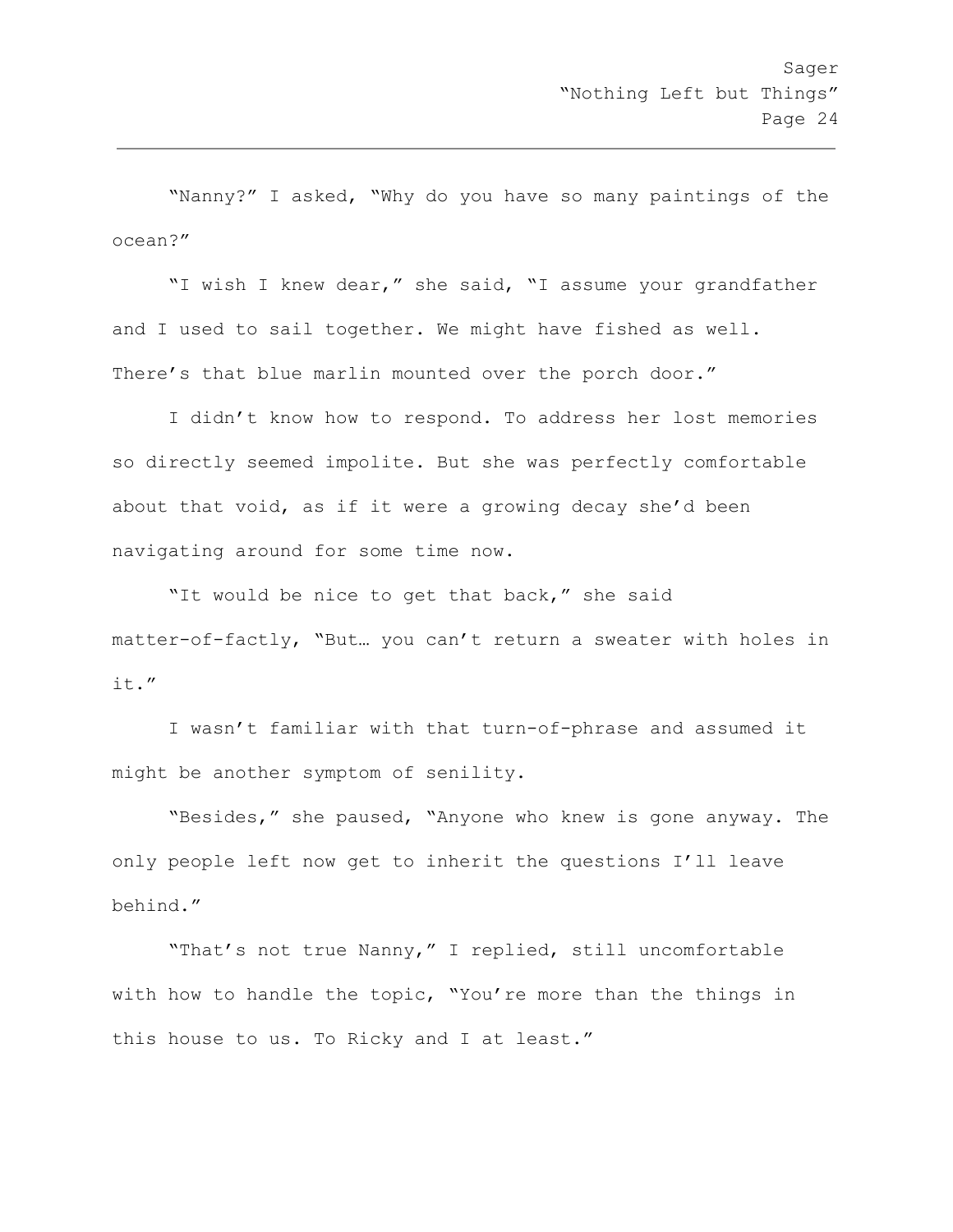"That's nice," she said, "But you're going to need to follow me here, where there's nothing left but things."

"Where? The hospital?"

"No dear. Into the fog. Where everything you want is exchanged for security."

She wasn't lucid anymore. I made a mental note to have John tell her doctor. I couldn't think of what to say, so I went for the first thing that sprang to mind.

"You know how I worked in a school Nanny?" I asked, "Before we came here?"

"Yes dear."

"Well it was only part-time. Just administrative stuff in the front office. The kids there would come talk to us and one of them  $-$  Sara, fourth grade  $-$  didn't want to go home at the end of the day. She wouldn't get on the bus and her parents never picked her up. So she hung out in the office with us, while we wrapped up."

I was running on with this story, filling verbal space so Nanny wouldn't say anything confusing. I didn't want to hear her muddled and disadvantaged again.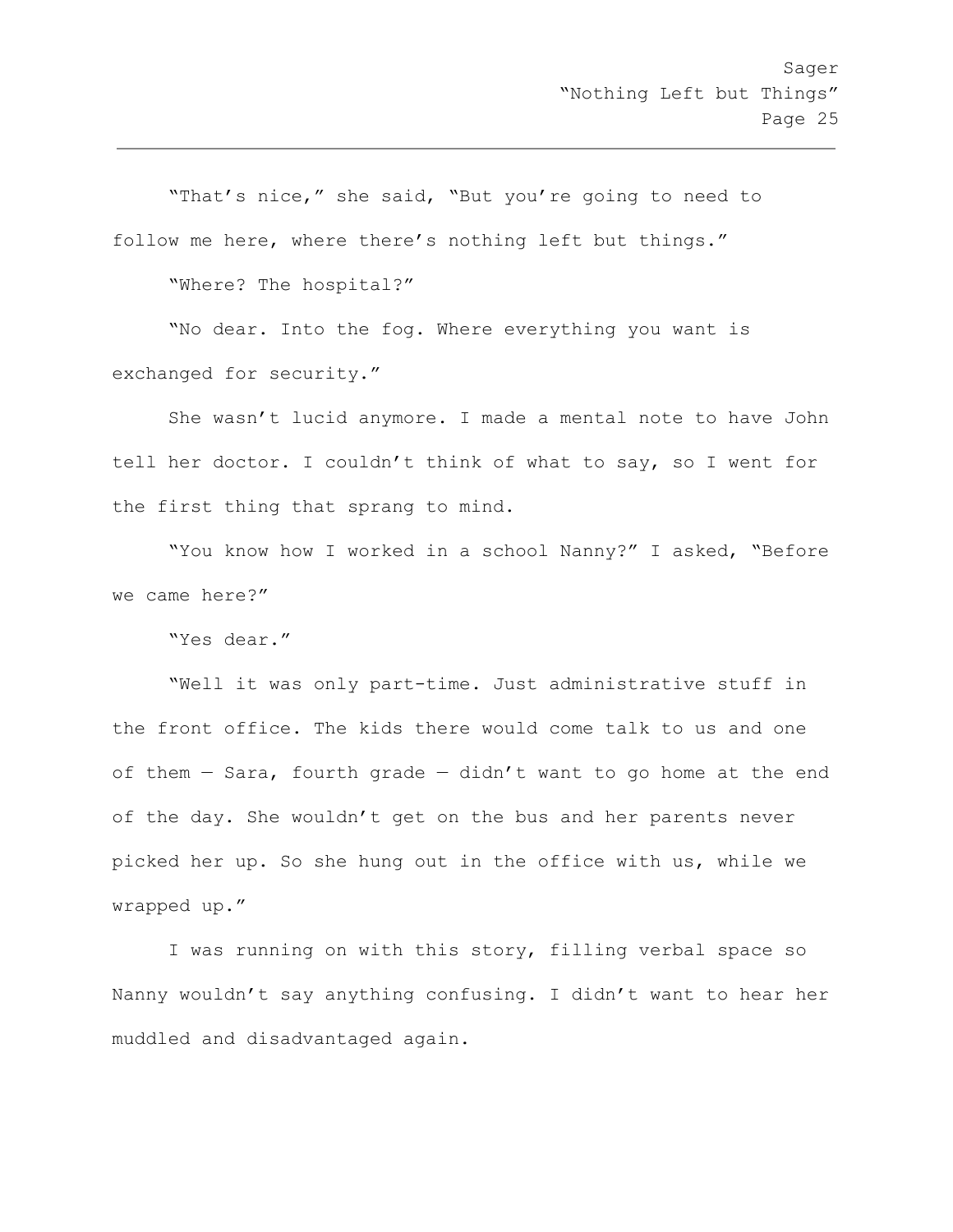"Anyway one afternoon I offered to drive Sara home. And in the car she says she wishes she could come home with me, because her mother locked her out of the house until one in the morning. Like made her sleep outside."

"What did you do?" Nanny asked, her voice low and clear again.

"I brought it to my principal and the counselor, because I didn't feel comfortable making a report to Protective Services. As far as I know, they did nothing."

I got off the bed, walking across the room with the phone cord trailing behind. Nanny's dresser was fitted with a plate of glass over its surface, underneath which she kept dozens of photographs. A version of me at ten was under there. There were other pictures of Ricky, my brothers, Mom and my uncle John. Some went back several decades, printed in black, but faded over the years to almost sepia.

"So right after we left," I continued, whispering so Ricky wouldn't hear, "I started getting messages from the gals I worked with, because Sara's mother was charged with neglect. It was on the news. Apparently their house was full of methamphetamine, used pipes, needles and stuff."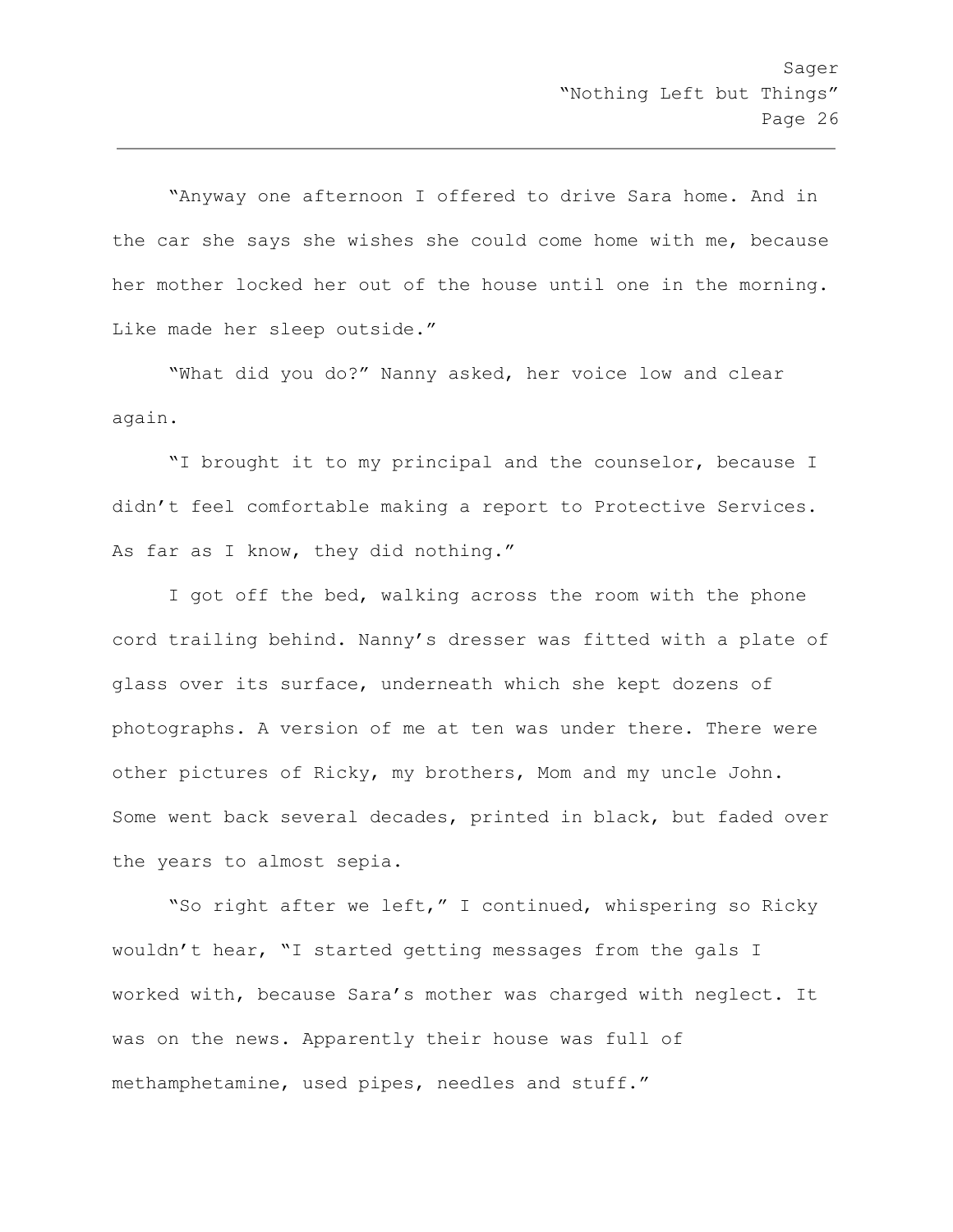Nanny's wool-lined memory-foam slippers were tucked under the dresser, a gift from us two Christmases ago. The interior soles were worn away. A white paper bag filled with prescriptions rested on the bureau edge, covering snapshots of my grandfather in a Shriners parade. He drove one of those silly little cars with an oversized fez on. There on the glass, lay Nanny's hair brush, silver-plated, with a gilded filigree of a pixie seated atop a large mushroom. I flipped it over, looking at the natural bristles stitched into its oval face. Multiple strands of Nanny's silver hair were left in its teeth.

"At least the mother was smart enough not to let Sara or her siblings inside while she was out of it," I said, "But get this. On the local news they quoted her. She said, 'I may be high but I still take good care of the children.'"

"That's appalling," Nanny responded after a few seconds of silence, "Let's hope little Sara doesn't step into her mother's shoes."

"But that's the thing," I told her, "I can't save Sara. That's out of my hands. She's with some other family now. But Ricky? It's my job to provide a stable environment for him to grow up in. Like you tried to for me."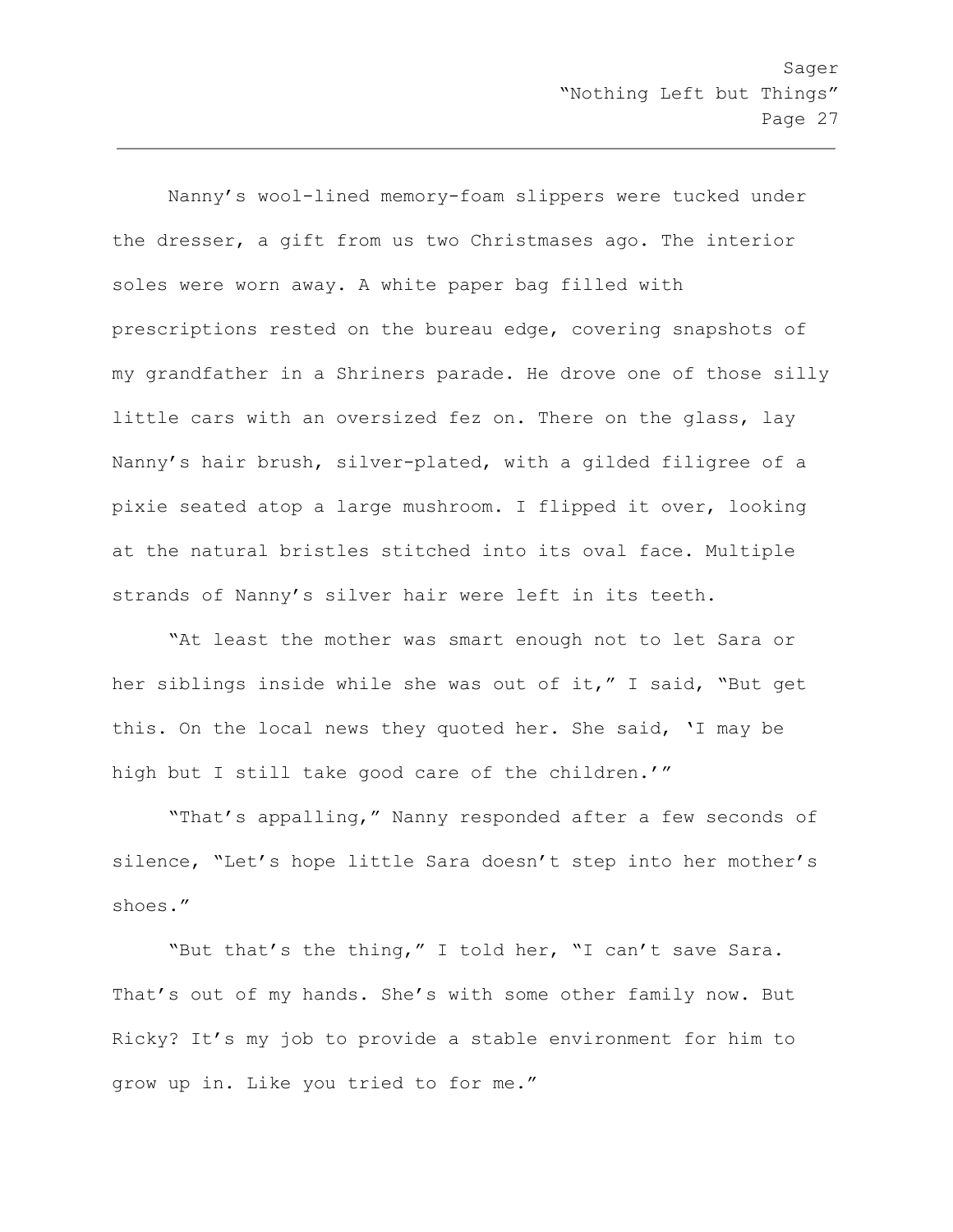"It's good that you accept that. The responsibility I mean," Nanny replied, "Because the only way I know how to prevent that kind of decline, is to give up something you cherish in tribute."

#

It's summer now. All those trees behind the house are in bloom and the grass is growing fast enough that I'm going to have to teach Ricky how to use the old push mower left behind in Nanny's garage. So long as he promises not to stick his hand inside, or mow past the tree line.

I haven't found any patches of mold since winter and Ricky's breathing is crystal clear. No reason to visit the doctor or call a specialist, so I figure he's ready to start outdoor chores. It's not hard to accept that this is home for the rest of our lives.

We went behind the house today and Ricky found a patch of blackberries at the edge of the property. After all these years, it's funny that I haven't noticed fruit growing back there before. They're far enough from the road that I felt comfortable letting him pick some so we can bake a pie in the afternoon. After a good wash they'll be fine.